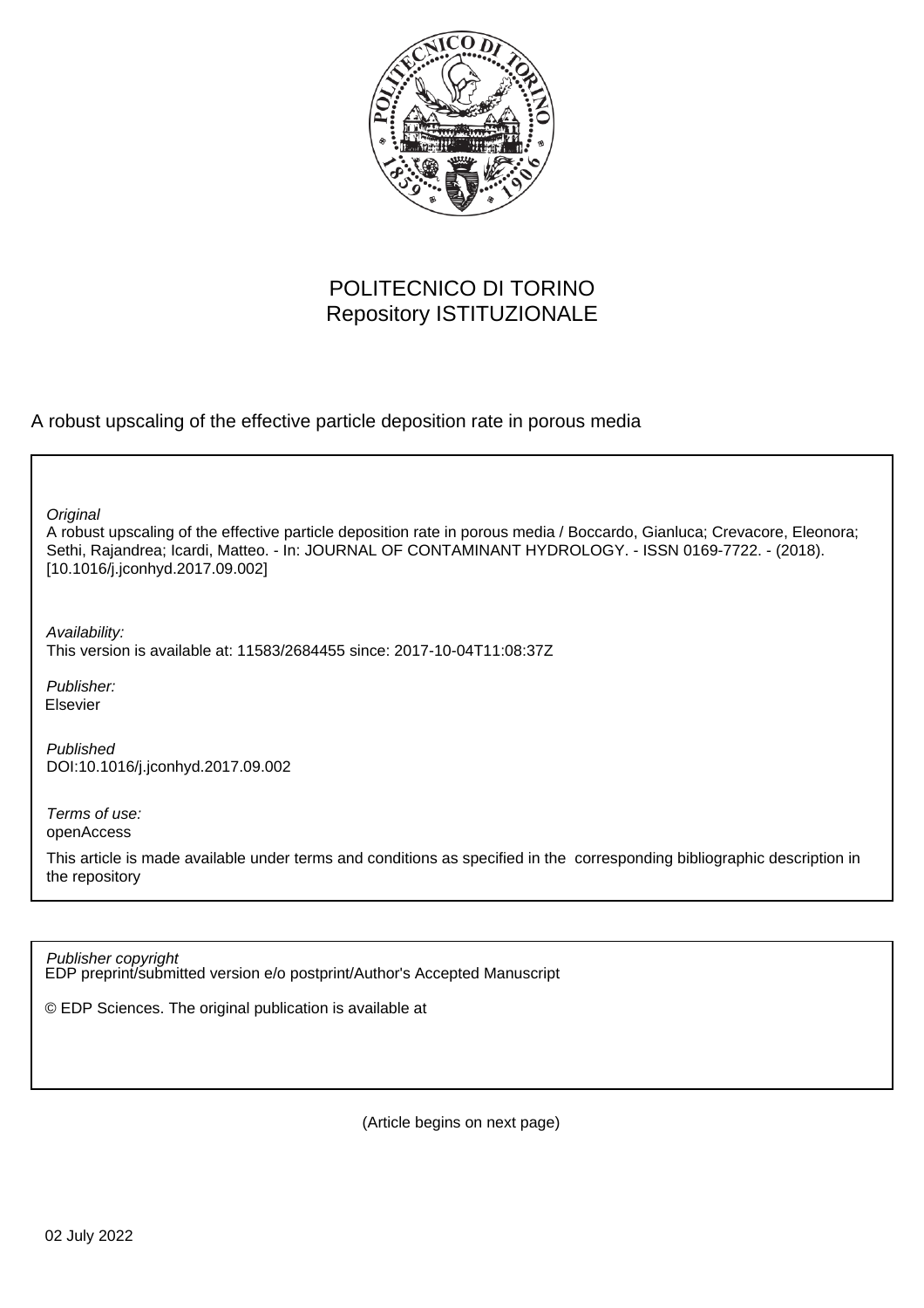# A robust upscaling of the effective particle deposition rate in porous media

Gianluca Boccardo<sup>a</sup>, Eleonora Crevacore<sup>b</sup>, Rajandrea Sethi<sup>b</sup>, Matteo Icardi<sup>d,\*</sup>

*<sup>a</sup>School of Mechanical Engineering, Tel Aviv University, Tel Aviv, 69978, Israel <sup>b</sup>DISMA, Politecnico di Torino, C.so Duca degli Abruzzi 24, Torino, Italy <sup>c</sup>DIATI, Politecnico di Torino, C.so Duca degli Abruzzi 24, Torino, Italy <sup>d</sup>Mathematics Institute, University of Warwick, CV4 7AL, Coventry, UK*

# **Abstract**

In the upscaling from pore- to continuum (Darcy) scale, reaction and deposition phenomena at the solid-liquid interface of a porous medium have to be represented by macroscopic reaction source terms. The effective rates can be computed, in the case of periodic media, from three-dimensional microscopic simulations of the periodic cell. Several computational and semi-analytical models have been studied in the field of colloid filtration to describe this problem. They often rely on effective deposition rates defined by simple linear reaction ODEs, neglecting the advection-diffusion interplay, and assuming slow reactions (or large Péclet numbers). Therefore, when these rates are inserted into general macroscopic transport equations, they can lead to conceptual inconsistencies and, therefore, often qualitatively wrong results. In this work, we study the upscaling of Brownian deposition on face-centred cubic (FCC) spherical arrangements using a linear effective reaction rate, defined by volume averaging, and a macroscopic advection-diffusion-reaction equation. The case of partial deposition, defined by an attachment probability, is studied and the limit of ideal deposition is retrieved as a particular case. We make use of a particularly convenient computational setup that allows the direct computation of the asymptotic stationary value of effective rates. This allows to drastically reduce the computational domain down to the scale of the single repeating periodic unit: the savings are ever more noticeable in the case of higher Péclet numbers, when larger physical times are needed to reach the asymptotic regime, and thus, equivalently, a much larger computational domain and simulation time would be needed in a traditional setup. We show how this new definition of deposition rate is more robust and extendable to the whole range of Péclet numbers; it also is consistent with the classical heat and mass transfer literature.

*Keywords:* deposition efficiency, porous media, colloid transport, volume averaging *2010 MSC:* 76S05, 35Q79, 80A20

#### **1. Introduction**

Particle transport and deposition are fundamental phenomena behind several natural and engineered processes. One of the many examples is the fate of pollutants in groundwater systems, an emerging environmental issue countered with interventions based on the injection of nanoscopic zero-valent iron particles, to cite a particular successful application [1, 2, 3]. More in general, the study of solute deposition is of central importance in filtration processes to enhance air and water quality [4], chromatographic systems, catalytic cells and packed bed reactors [5, 6, 7], enhanced oil recovery techniques [8], and even drug delivery studies [9, 10]: all these processes rely on a detailed understanding of how transported solutes/particles flow through a porous matrix and interact with it. Thus in this section we will give a brief overview of the theoretical framework typically used in the study of mass transport and particle deposition in porous media, and,

<sup>∗</sup>Corresponding author

*Email address:* m.icardi@warwick.ac.uk (Matteo Icardi )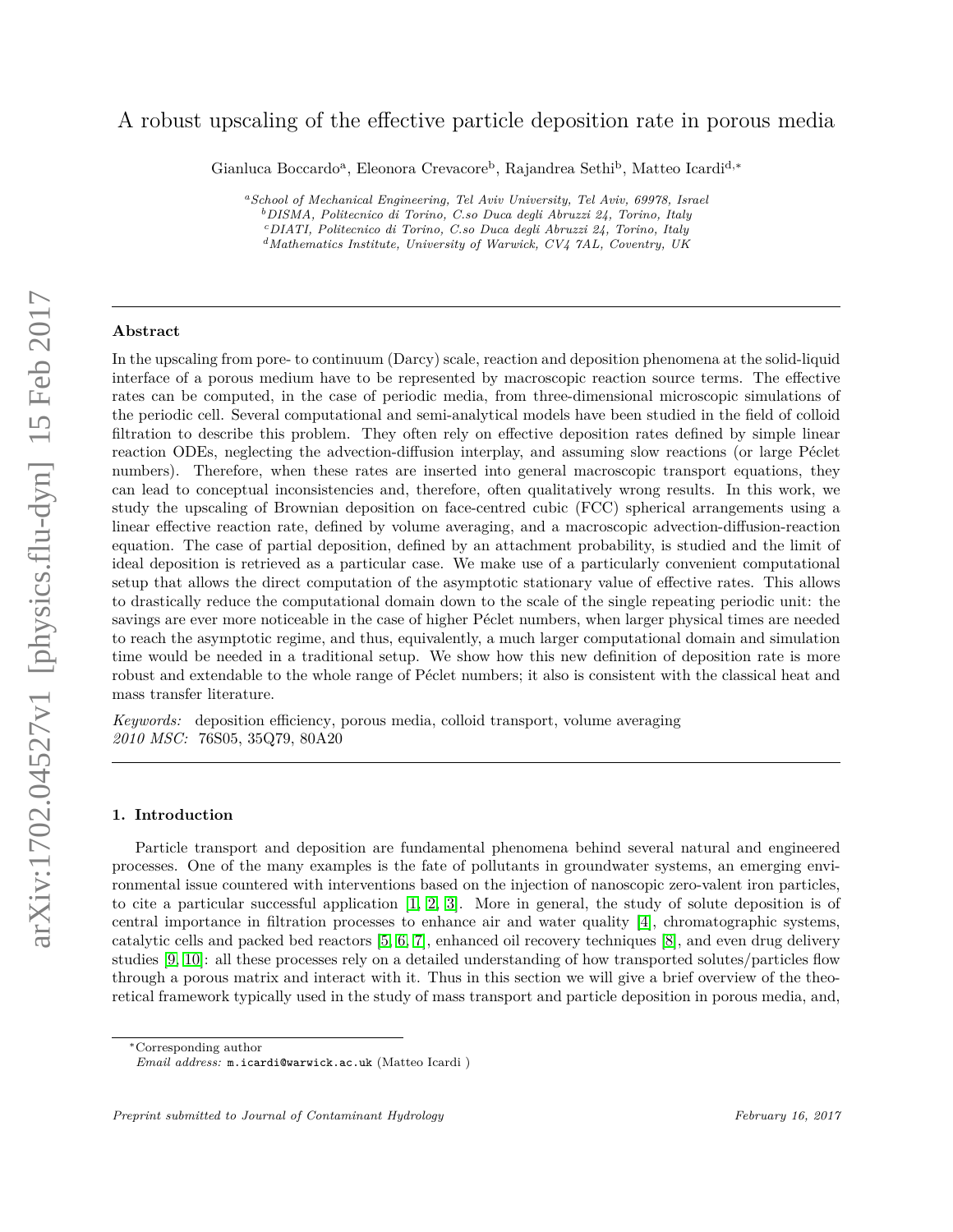in particular, the classical *colloid filtration theory*. Secondly, we will touch upon the issues that affect the correlations commonly used to predict deposition efficiency and some inconsistencies in the process of upscaling the heterogeneous reaction at the pore-scale to a homogeneous reaction term in a macroscopic transport equation. This will form the groundwork for the following sections, where a robust and mathematically sound methodology for the calculation and upscaling of deposition efficiency will be proposed, constituting the main contribution of this work; results from micro-scale fluid dynamic simulations are proposed along with it in the last section.

#### *1.1. Mass transfer and particle deposition*

In the dimensional analysis of mass transfer phenomena, the most used dimensionless quantity is the Sherwood number, which describes the ratio between convective mass transfer and diffusive transport, and is the analogous of the Nusselt number used in heat transfer. It can be defined as:

$$
Sh = \frac{KL}{D}
$$
 (1)

where L is a characteristic length (m), and D is the molecular diffusion coefficient  $(m^2 s^{-1})$ . K  $(m s^{-1})$  is the same coefficient commonly used in the mass transfer equation:

$$
I = K\Delta C\mathcal{S} \tag{2}
$$

where *I* is the molar flux (mol s<sup>-1</sup>), S the effective mass transfer surface (m<sup>2</sup>), and  $\Delta C$  the concentration driving force (mol m<sup>−</sup><sup>3</sup> ). In most mass transfer applications in porous media, the characteristic length is taken to be equal to the effective grain diameter  $d_g$ . As such, the mass transfer is then characterised as  $\text{Sh} = Id_{\mathbf{g}} / (\mathcal{D}\Delta\mathcal{C}\mathcal{S}).$ 

In this work we will consider the case of solute deposition (or, equivalently, filtration). A wide bibliography is available on this topic, and the approach most commonly employed in order to determine a single parameter describing the filter effectiveness from its features and the operating conditions under investigation, is to define a *collector efficiency η* [11, 12, 13]. This *total* efficiency coefficient is expressed as the contribution of two terms:  $\eta = \alpha \eta_0$ , where  $\alpha$  is the attachment efficiency, describing the probability of a particle colliding with the solid grain being adsorbed, with  $0 < \alpha < 1$  depending on the specific physico-chemical features of the system. The second term  $\eta_0$  describes the migration of the particles from the bulk of the fluid to the surface of the grains, which is usually thought of as a contribution of different mechanisms, namely Brownian diffusion, sterical interception and inertial (and gravitational) effects. Furthermore, it is typically assumed that these contributions are additive [12, 14]:

$$
\eta_0 = \eta_B + \eta_I + \eta_G
$$

Many efforts in colloid filtration theory have been devoted to the precise quantification of the this efficiency *η* in specific micro-scale models, and its expression as a function of macro-scale parameters. The earliest studies, by Levich [15], dealing with diffusion on a solid sphere immersed in an infinite flow field moving with creeping flow, resulted in the evaluation of the molar flux towards the grains as:

$$
I = 7.98C_{\infty} \mathcal{D}_0^{\frac{2}{3}} U^{\frac{1}{3}} a^{\frac{4}{3}}
$$
\n
$$
(3)
$$

where *a* is the solid grain radius (m),  $C_{\infty}$  is the upstream solute concentration, and *U* is the fluid upstream approach velocity (m s<sup>-1</sup>). Defining the deposition efficiency as the ratio between the molar flux to the grains and the advective molar flux leads to  $1$ :

$$
\eta_B = \frac{I}{\pi d_{\rm g}^2 U C_{\infty}} = \eta_B = 4.04 P e^{-\frac{2}{3}} \tag{4}
$$

<sup>&</sup>lt;sup>1</sup>It has to be noted that the approximated numerical coefficients in this and preceding equation are not coming from empirical estimations, but result from the analytical evaluation of volume integrals in Levich's axysymmetric single sphere model development. For the breakdown of all the steps, refer to Levich [15](Section 14, *"Diffusion to a free-falling solid particle"*).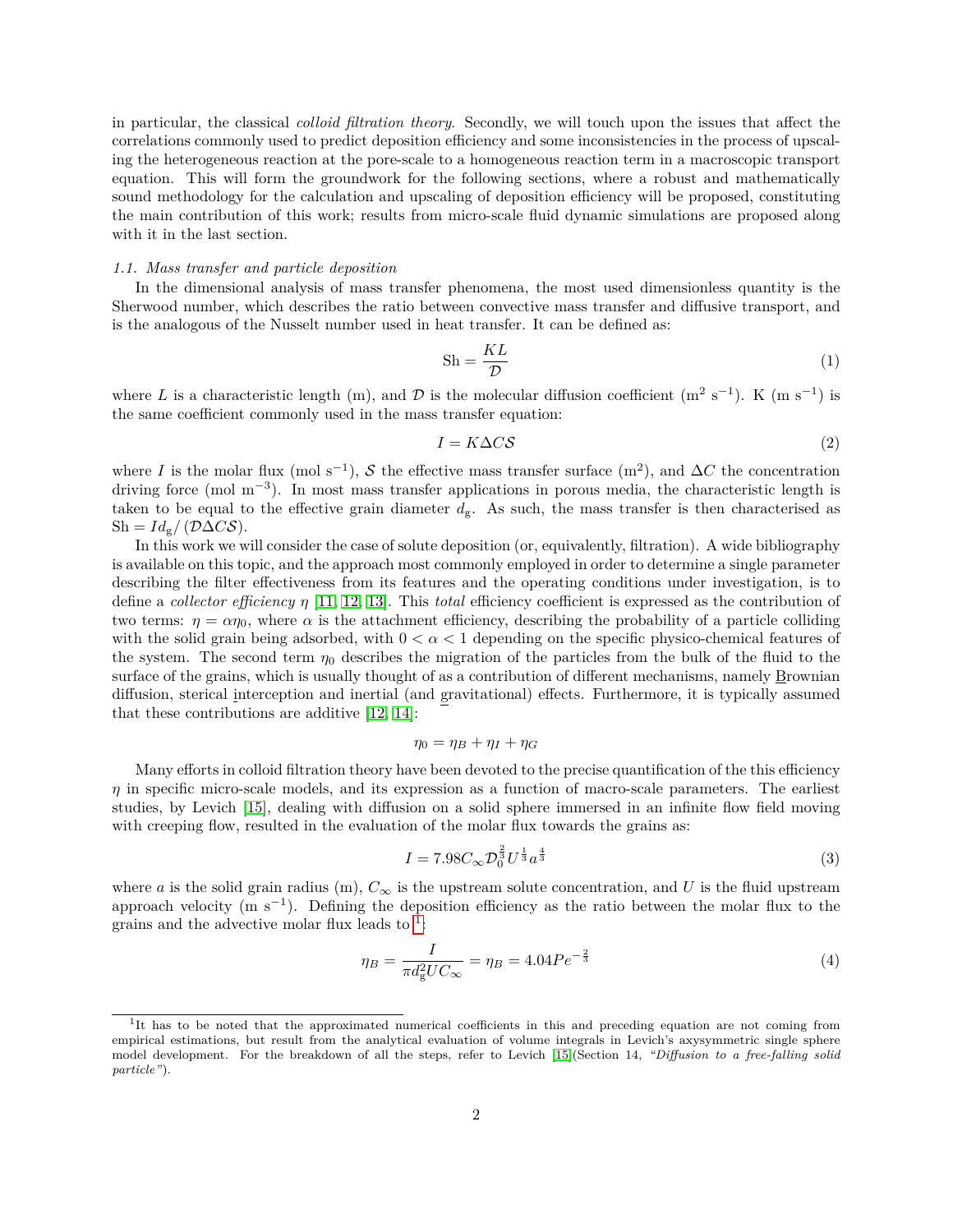One issue with this model, aside from the clear impossibility of representing a randomly packed bed as a collection of isolate spheres, lies in the particular boundary condition employed by Levich of solute concentration being equal to upstream concentration on the surface of the grain at the impinging point [15]. This comes from the assumption of advection being dominant over diffusion, which limits the usefulness of this expression (and others, built on this same simplification) to  $Pe \gtrsim 70$ .

In order to account for the packed bed topology and especially for the effect that neighbouring grains have on the filtration efficiency of a single collector, Pfeffer and Happel in their seminal works [16, 17], obtained the following relation:

$$
Sh = As^{\frac{1}{3}}\mathrm{Pe}^{\frac{1}{3}}
$$

where *As* is a porosity-dependent parameter equal to  $As = \frac{2(1-\gamma^5)}{2-3\gamma+3\gamma^5-2\gamma^6}$ , and  $\gamma = (1-\varepsilon^{1/3})$ . Considering the *As* parameter and putting the last few expressions together, an expression for  $\eta$  similar to Levich's relation can be obtained, i.e.:

$$
\eta_B = 4As^{\frac{1}{3}}\text{Pe}^{-\frac{2}{3}}\,. \tag{5}
$$

A great deal of work has been done over the years, based on the colloid filtration theory, to refine the understanding of solute fate and transport by improving these single collector models [18, 19, 20, 21], and then building a connection between the single collector efficiency *η* calculated at the microscopic scale, and an upscaled reaction rate employable in a macroscopic transport equation,  $K_d$ .

In the next section, we will detail some of the issues with these studies, especially with regards to the assumptions considered in the derivation of the micro-scale models, and their impact on a successful upscaling. For the sake of clarity, we will limit the following exposition to the case of Brownian deposition, but it has to be noted that a considerable amount of work has been done for the derivation of constitutive equations which took into account the effects of particle inertia, gravity, Van der Waals interactions and other physical interaction phenomena: the reader is referred to the extensive literature on the wider topic of colloid deposition.

#### *1.2. Upscaling particle deposition: the role of η and K<sup>d</sup>*

As it has been mentioned, the most widely used approach in the colloid deposition literature has been to study in detail simplified models representing a single collector, followed by a heuristic step providing the link between solute transport in the vicinity of one collector to the evolution of the phenomenon at the macro-scale. The construction of the simplified model itself is of critical importance in order to avoid gross misrepresentations of the structure of the porous medium under consideration. In the preceding section we have mentioned that the early models of the colloid filtration theory described the porous matrix as an assemblage of isolated spheres [15, 12]; this model was then superseded by Happel's sphere in cell model which inherently carries the information about the packing porosity and takes into account the effect of neighbouring grains on the transport around one collector. In turn, a relatively modern description improved on Happel's model by substituting the single sphere with two touching hemispheres [22]: this seemingly simple change does correct for the glaring missing piece in Happel's models, via the introduction of contact points between different collectors, which has a noticeable influence on the evolution of the dynamics of solute deposition and, in a perhaps more recognisable problem from an engineering standpoint, heat transfer [23].

What these models, though provenly effective, fail to grasp is the effect of grain surface heterogeneity and especially grain polidispersity on solute deposition; efforts to remedy this shortcoming are very recent [24]. Nonetheless, the main issue which affects this current approach, common to the state of the art at large, is the link between the values of *η* obtained by these (albeit very precise) representations, and a "corresponding" value of the reaction rate of the macroscopic removal/sink term, *K*d. These are all based on two fundamental quantities: the upstream concentration  $C_{\infty}$  equal to the solute concentration far from the collector influence, and an outgoing or downstream concentration  $C < C_{\infty}$ . The common approach is to write an acceptable relation expressing both  $K_d$  and  $\eta$  as a function of the ratio  $C/C_\infty$ , then equating the two resulting relations. The first hypothesis is to assume steady-state transport, neglecting the transient term and thus considering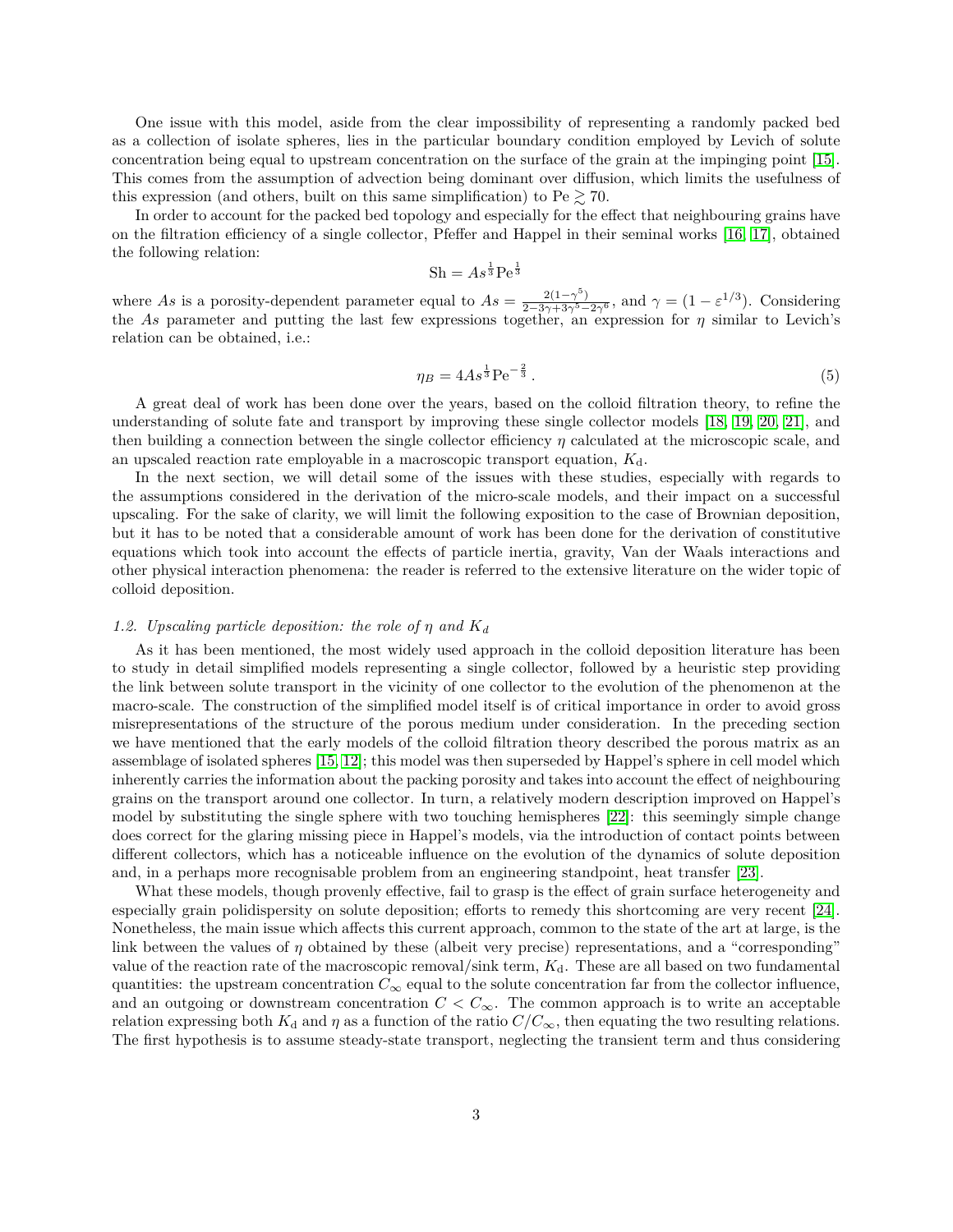a direct relationship between advection and particle removal (seen as a first-order process), leading to:

$$
U\frac{dC}{dx} = K_d C \implies \log\left(\frac{C}{C_{\infty}}\right) = -\frac{K_d}{U}L
$$
\n(6)

in an infinitesimal distance *dx*, where *C* is an integral over a plane orthogonal to the main direction of the fluid moving with Darcy velocity *U*.

The following step requires an expression of the particle deposition efficiency *η*, depending on the concentration ratio  $C/C_{\infty}$ ; a few different approaches exist. The idea behind most studies, starting from the earliest works in the colloid filtration theory [12], is to consider the porous matrix as a pseudo-homogeneous medium, and similarly to Eq. 6, write an infinitesimal balance equation. Then, neglecting again both the transient and the diffusion term, this results in the classical filter equation:

$$
\frac{dC}{dx} = -\frac{3}{2} \frac{1 - \varepsilon}{\varepsilon} \frac{1}{d_g} \alpha \eta C \quad \Longrightarrow \quad \log\left(\frac{C}{C_{\infty}}\right) = -\frac{3}{2} \frac{1 - \varepsilon}{\varepsilon} \frac{L}{d_g} \alpha \eta. \tag{7}
$$

An in-depth, step-by-step explanation of this procedure is given by Logan et al. [13]. An alternative simpler approach is to abandon the infinitesimal balance description and to construct the porous medium as a corrected sequence of "single collector models" each characterised by the general efficiency *η* [25, 21, 26]. Following this conceptualization, it is possible to write:

$$
\log\left(\frac{C}{C_{\infty}}\right) = N_{\rm C} \log(1-\eta),\tag{8}
$$

where  $N_{\rm C}$  is the number of collectors considered. The integral expression in Eq. 6 can then be equated with Eq. 8 and, depending on the geometrical model considered, and thus on the different relation between the ration  $N_C/L$  and *ε*, this leads to various expressions relating  $K_d$  and *η*. Given this background, it is now clear how the number of assumptions taken in the development of this upscaling heuristic can weigh on the final applicability of any proposed model, for a number of reasons.

#### *1.3. Issues with the present upscaling approach*

First, as it has been noted in the exposition just given, in the usual definition of *η* (as in Eq. 4), it is customary to neglect the diffusive contribution to the flux of particles towards the grain surface; this has also been already noticed by several authors [27, 28], and makes the resulting model valid only in a certain range of operating conditions (i.e.: low Péclet numbers).

Another problem arising very strongly in the case of very low Péclet numbers, or imperfect mixing, lies in the evaluation of the actual concentration driving force: while it is usually (in the case of perfect-sink boundary conditions, at least) understood that ∆*C* = *C*∞, this is in fact not accurate when the concentration gradient across the control pore-scale volume used as the basis for the upscaling procedure is not constant or uniform.

Another simplification, which is always inherently considered, is to neglect the existence of a preasymptotic (non constant) and asymptotic reaction scenario. Similarly to the velocity profile, also the concentration profile, undergoing advection, diffusion, and reaction will converge to a self-similar solution and, therefore, a stationary value of deposition (reaction) efficiency can only be found after a (possibly long) pre-asymptotic regime. This has been recently shown by Messina et al. [29], without however reaching an explicit computation of the asymptotic value.

The two most important issues are however related to the calculation of deposition efficiency at the micro-scale, and its relation to the macroscopic reaction rate. The former is often considered proportional to the deposition efficiency, while, from a simple infinitesimal mass balance,  $K_d$  is clearly proportional to the logarithm of  $1 - \eta$ . The two are equivalent only in the limit of efficiencies close to zero (slow reaction typically linked to high Péclet number). This has been recognised, for example by Johnson and Hilpert [21], but in many works the wrong upscaled term is still being used.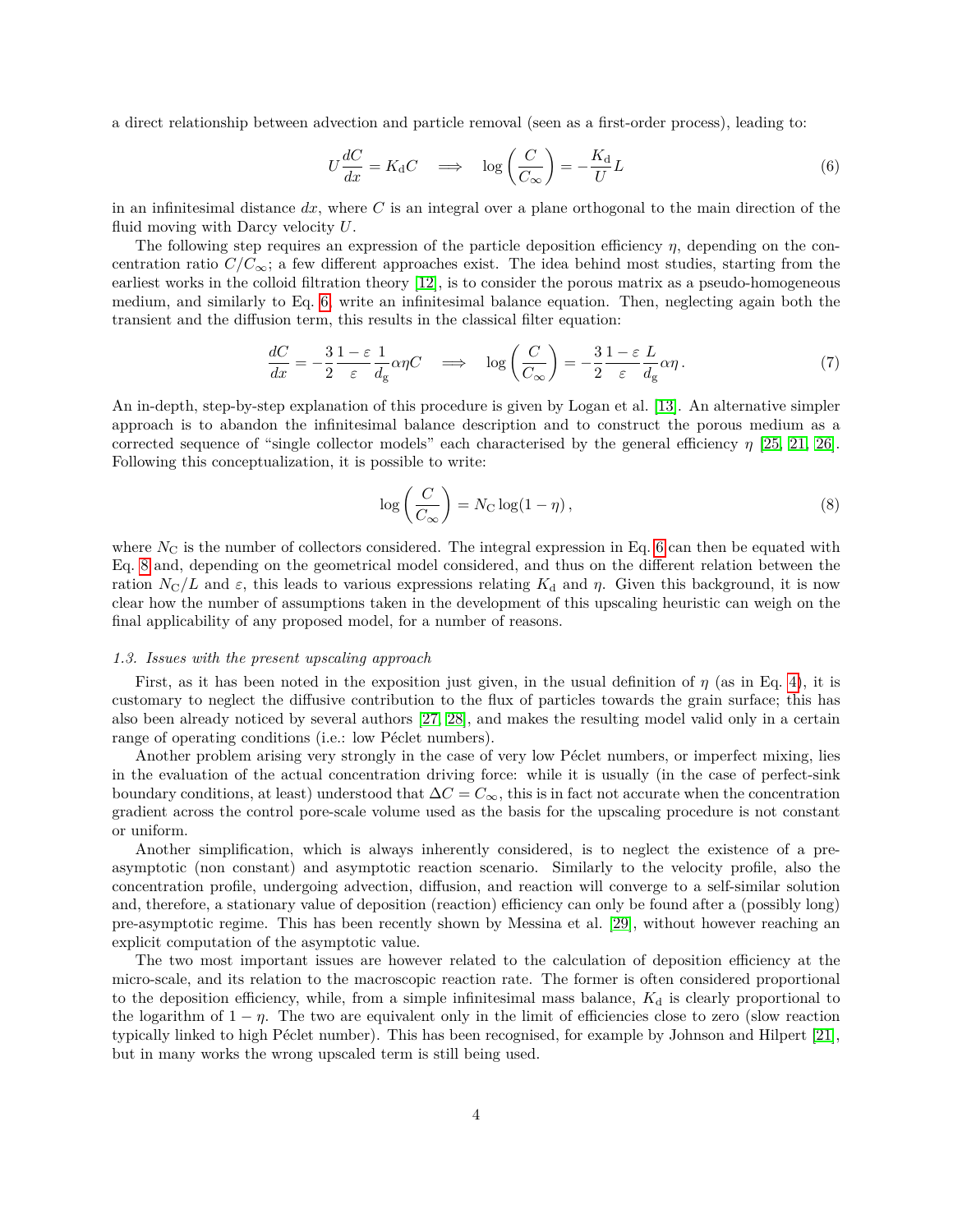More importantly, a significant mistake is often committed in the derivation of a continuum equation, by wrongly applying an infinitesimal mass balance to an arbitrary size. This makes the closure strongly dependent on the length scale considered. This can be seen both when the elementary volume is relatively large, or when Péclet numbers are low. Aside from the conceptual issues, there are clear numerical problems when dealing with cases with low Péclet numbers, which results in the particle concentration decaying to zero very fast and indeed on spatial scales smaller than even the geometrical system considered. This, in turn, results in glaring errors in the estimation of *η*, as the working assumption is that the dimension of the *active* filter volume in the x-axis is  $L^2$ , allowing to calculate the outlet concentration in that point and estimate deposition efficiency on that partial control volume. However, when the deposition efficiency is unitary and thus the downstream concentration  $C|_{x=L} = 0$ , the practical implication is that the *active* filter area is smaller than the chosen computational volume, making any estimation based on averages over the full domain incorrect, and an effective upscaling impossible. Moreover, in cases such as the ones explored in these work, it is not possible to further shrink the integration area, as it would result in passing the lower threshold for the *geometrical* representative elementary volume.

As a last point, the role of the attachment efficiency *α* is always taken into account only as a linear correction (scaling) of the overall reaction rate. In this work we show how a non-unitary attachment efficiency (i.e.: unfavourable physico-chemical conditions) has a more complicated non-linear effect on deposition rate.

As it can be seen, most of these inconsistencies clearly appear when the deposition is dominant (small P $\acute{e}$ clet numbers) and have been already recognised in the literature, but notwithstanding the many works dealing with a precise calculation of the deposition efficiency *η* in a single collector, the issue of a robust upscaling still has not been fully explored.

We propose to solve these issues with the introduction of an effective reaction rate obtained via a simple, though rigorous, upscaling based on volume averaging. This has the benefit of being agnostic with respect to the specific definition of the single collector, allowing for an easier calculation and extension to a wide variety of different porous media structures, without the added encumbrance of being limited to a single simplified model for their description. Particular care will be given to respect some minimal consistency requirements of a proper upscaling procedure. First, consistent physical assumptions at both (micro/macro) scales have to be employed. Then, the final upscaled parameters should be *scale independent*. This means that, once it is assumed (or verified) that the micro-scale geometry is a representative elementary volume<sup>3</sup>, the upscaled parameters, appropriately normalised, should not depend on the size of the volume considered.

The remainder of the paper is organised as follows: the next section describes the physical assumptions and equations valid at the pore-scale. On Sec. 3 the steps of this process and the definition of an effective reaction rate are detailed. This will be followed, in Sec. 4, by the description of the computational setup and by showing the results, in Sec. 5, for a two-dimensional channel and a FCC packing. These will be also compared with other, widely used, traditional definitions of deposition efficiency.

#### **2. Microscopic equations**

At the pore-scale we assume a simple physical model for non-inertial massless colloidal particles, described by a linear advection-diffusion-reaction equation:

$$
\frac{\partial c}{\partial t} + \nabla \cdot (\mathbf{u}c) - \nabla \cdot (\mathcal{D}_0 \nabla c) = -k_b c \quad \text{on } \Omega_\ell \subset \Omega \subset \mathbb{R}^3 \,, \tag{9}
$$

where  $\Omega_\ell$  is the fluid volume,  $\Omega$  is the total volume (the sum of the fluid and solid volumes), *c* is the scalar concentration (mol m<sup>-3</sup>), **u** is the pore-scale velocity (m s<sup>-1</sup>),  $\mathcal{D}_0$  is the molecular diffusion<sup>4</sup> (m<sup>2</sup> s<sup>-1</sup>) and

<sup>&</sup>lt;sup>2</sup>Where  $L$  is the total length of the computational domain chosen.

 ${}^{3}$  For periodic geometries, a geometric REV corresponds to the single repeating elementary module.

<sup>4</sup>The working assumption here is that any hydrodynamical interactions (i.e.: hydrodynamic retardation) between the particles and the surface of the solid grains are neglected, employing the Smoluchowski-Levich hypothesis for nanoscopic colloidal particles and making the molecular diffusion coefficient present in the pore-scale advection-diffusion equation  $\mathcal{D}_0$  a constant, obtained for example, via the Stokes-Einstein relation for diffusion of spheres in liquids.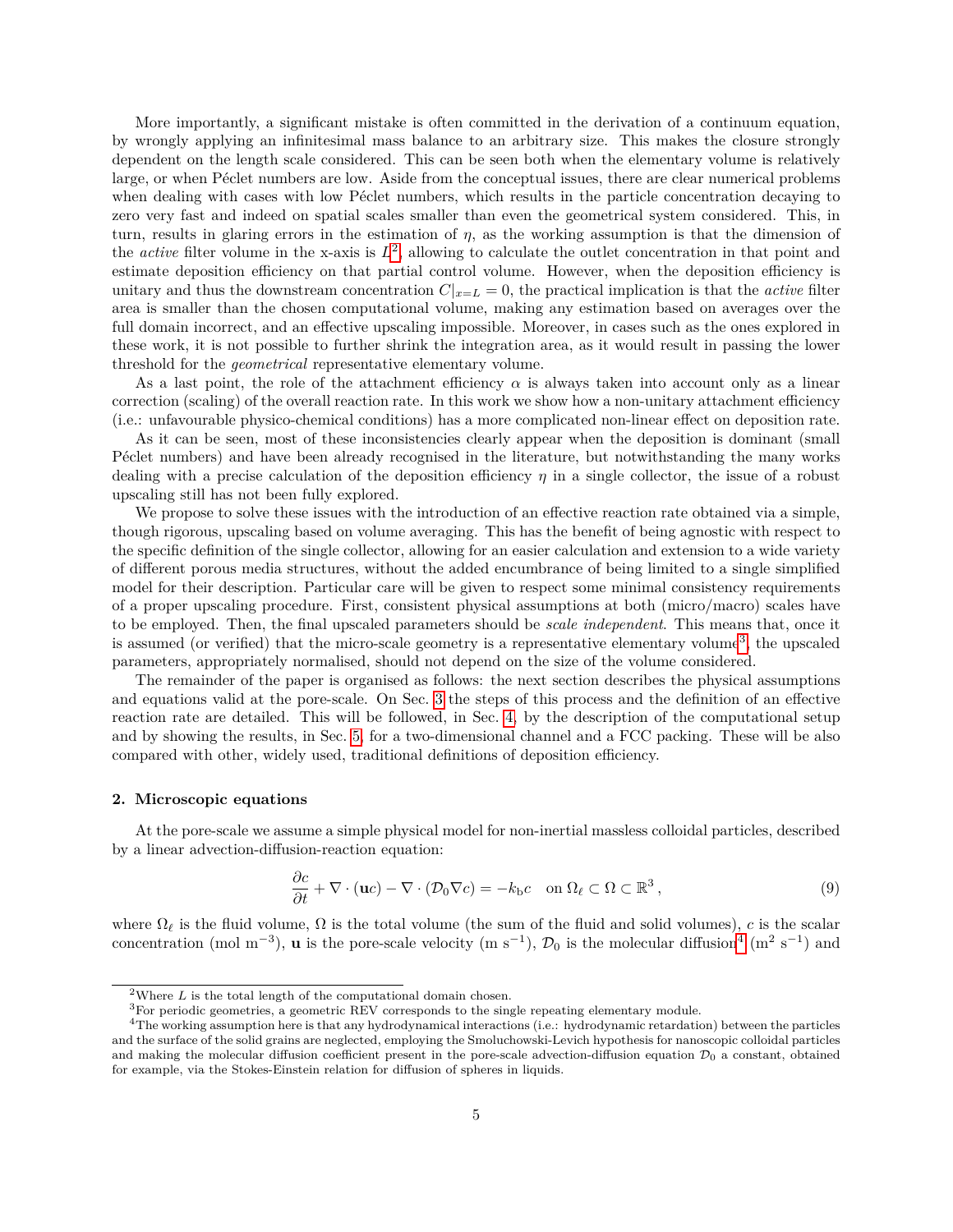

Figure 1: Schematic representation of the reference volume:  $\Omega_\ell$  gray, Γ red,  $\partial\Omega_{\ell\ell}$  blue and  $\partial\Omega_{ss}$  green.

 $k_b$  (s<sup>−1</sup>) is the (bulk) reaction coefficient; a detailed sketch-up of the geometrical domain considered can be found in Fig. 3. At the solid boundaries we assume a generic linear mixed boundary conditions of the type:

$$
\mathcal{D}_0 \frac{\partial c}{\partial n} = k_0 \frac{\alpha}{\alpha - 1} c \quad \text{on } \Gamma \,, \tag{10}
$$

where *n* is the surface normal,  $\alpha$  is the deposition/attachment efficiency,  $\Gamma$  is the porous matrix surface area  $(m<sup>2</sup>)$  and  $k<sub>0</sub>$  is the surface reaction coefficient  $(1/s)$ .

More details about the equivalency of this Eulerian formulation with Lagrangian formulations are reported in the appendix. Depending on the type of upscaling, different boundary conditions will be set on the external boundary. When  $\alpha = 1$ , Eq.(10) is the equivalent of setting homogeneous Dirichlet conditions  $c = 0$  on the solid grains. Otherwise the term  $K = k_0 \frac{\alpha}{\alpha - 1}$  can be interpreted as a reaction flux at the solid surface.

# **3. Macroscopic equations**

A possible choice for the averaging operator is the volume average ([30] pg. 9), defined as  $\frac{1}{|\Omega|} \int_{\Omega_{\ell}} \cdot dv = \langle \cdot \rangle$ , where  $|\Omega|$  is the total volume  $(m^3)$  and  $|\Omega_\ell|$  is the liquid volume  $(m^3)$ . The porosity  $\varepsilon$  can be defined as  $\varepsilon = \langle 1 \rangle$ . Applying this operator to Eq.(9) we obtain:

$$
\frac{\partial \langle c \rangle}{\partial t} + \frac{1}{|\Omega|} \int_{\partial \Omega_{\ell\ell}} c \mathbf{u} \cdot \mathbf{n} \, ds - \frac{1}{|\Omega|} \int_{\partial \Omega_{\ell\ell}} \mathcal{D}_0 \nabla c \cdot \mathbf{n} ds = - \langle k_b c \rangle - \frac{I}{|\Omega|}, \qquad (11)
$$

having used the Gauss theorem<sup>5</sup>, and defining the flux on the solid grains as

$$
I = \int_{\Gamma} c \mathbf{u} \cdot \mathbf{n} - \mathcal{D}_0 \nabla c \cdot \mathbf{n} \, \mathrm{d}s = \int_{\Gamma} Kc \, \mathrm{d}s
$$

where we considered fluid velocity  $\mathbf{u} = 0$  on the grains surfaces. Assuming a box with periodic boundary conditions on *y*− and *z*−directions, it is possible to identify the sum of the second and third terms on the LHS of Eq.(11) with the total flux at the external boundary of the domain, and we can write:

$$
\frac{\partial \langle c \rangle}{\partial t} + \frac{(F_{\text{tot}}^{\text{out}} - F_{\text{tot}}^{\text{in}})}{|\Omega|} = -\langle k_{\text{b}}c \rangle - \frac{I}{|\Omega|}.
$$
\n(12)

At the steady state, under the hypothesis that the overall source term can be written as the product of a macroscopic effective reaction rate and the averaged concentration, we have:

$$
\frac{(F_{\text{tot}}^{\text{out}} - F_{\text{tot}}^{\text{in}})}{|\Omega|} = -\langle k_{\text{b}}c \rangle - \frac{I}{|\Omega|} = -K_{\text{eff}}\langle c \rangle ,\qquad (13)
$$

 ${}^5\partial\Omega_\ell = \Gamma \cup \partial\Omega_{\ell\ell}$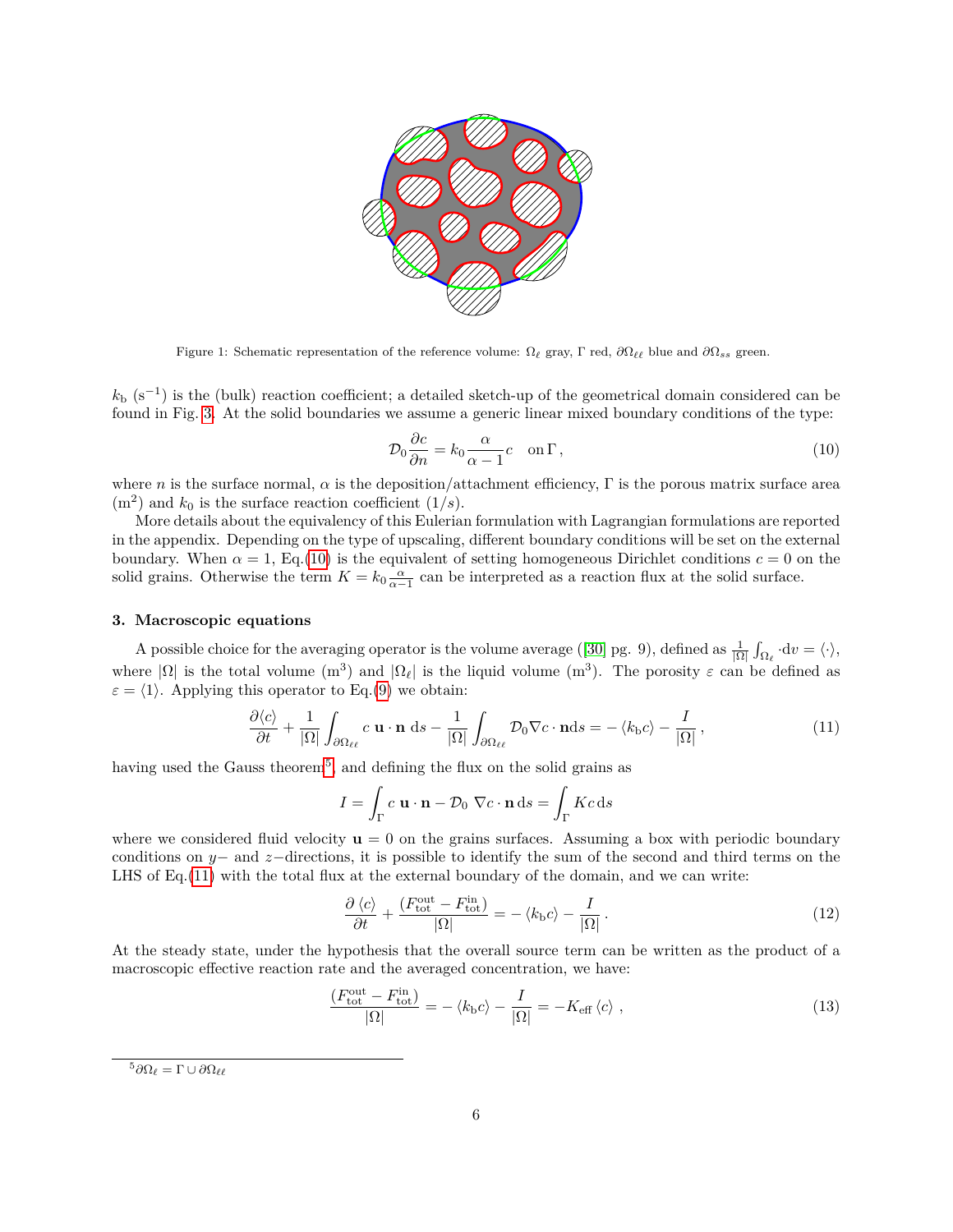and therefore:

$$
K_{\text{eff}} = \frac{F_{\text{tot}}^{\text{in}} - F_{\text{tot}}^{\text{out}}}{\langle c \rangle |\Omega|}.
$$
\n(14)

Discarding the bulk reaction, i.e.,  $k<sub>b</sub> = 0$ ,  $K<sub>eff</sub>$  represents the effective deposition rate. It is important to notice that this quantity is fully computable from pore-scale simulations, simply looking at inlet-outlet fluxes and averaged volume concentration. Our macroscopic model equation can thus be written as:

$$
\frac{\partial \langle c \rangle}{\partial t} + \nabla \cdot \langle \mathbf{u} c \rangle - \nabla \cdot \langle \mathcal{D}_0 \nabla c \rangle = -K_{\text{eff}} \langle c \rangle \quad \text{on } \Omega \subset \mathbb{R}^3 \,, \tag{15}
$$

where we have kept the unclosed averages for the advection and diffusion since, as we will see later, they might affect the effective reaction closure. For the moment, we can assume that these terms can be closed with the standard eddy-dispersion hypothesis, defining an equivalent hydrodynamical dispersion coefficient  $\mathcal{D}_{\text{eff}}$ , and with an effective advection based on the Darcy velocity  $\mathbf{U} = \langle \mathbf{u} \rangle$ . An alternative is to consider a macroscopic equation, with the same form, for the flux-averaged concentration. This, in principle equivalent under the assumed hypotheses of linearity and homogeneity, can give rise to different approximations when applied to pore-scale systems.

The assumptions of linear effective reaction, Fickian dispersion, and Darcyan velocity are only verified in the (long-time, large averaging volume, slow reaction) limit. In particular, when the reaction constant *K* is large [31], the effective velocity, dispersion and reaction rate are not decoupled anymore and one should consider regimes where, for example, the effective scalar velocity and dispersion are significantly different from those in the non-reactive case. In this work we will neglect this combined effect and we will focus solely on the effective reaction (deposition, heat transfer) rate. In our future work, after factoring out the effective reaction from the pore-scale equations, we will study its effect on other effective properties, as it has been shown rigorously with homogenisation theory [32, 33].

Eq.(15), with the above assumptions and in a simplified one-dimensional dimensionless macroscopic scenario, can be rewritten in a closed form as a macroscopic advection-diffusion-reaction transport equation for  $C = (\langle c \rangle / C_{\infty})$ :

$$
\frac{\partial C}{\partial t_{\text{diff}}} + \varepsilon \text{Pe} \frac{\partial C}{\partial X} - \frac{\mathcal{D}_{\text{eff}}}{\mathcal{D}_0} \frac{\partial^2 C}{\partial X^2} = -\text{Da}_{\text{II}} C \quad \text{on } \Omega \subset \mathbb{R} \;, \tag{16}
$$

where *X* represents the (dimensionless) macroscopic space variable and we have defined  $t_{\text{diff}} = \frac{tD_0}{L^2}$ , being *L* a characteristic length. Alternatively, defining a dimensionless time based on advection as  $t_{\text{adv}} = \frac{T U}{L}$ ,

$$
\frac{\partial C}{\partial t_{\text{adv}}} + \frac{\partial C}{\partial X} - \frac{\mathcal{D}_{\text{eff}}}{\mathcal{D}_0} \frac{1}{\varepsilon \text{Pe}} \frac{\partial^2 C}{\partial X^2} = -\text{Da}_{\text{I}} C \quad \text{on } \Omega \subset \mathbb{R} \;, \tag{17}
$$

where  $\frac{\mathcal{D}_{\text{eff}}}{\mathcal{D}_0} \frac{1}{\varepsilon \text{Pe}}$  is the inverse of the macroscopic Péclet number<sup>6</sup> and the Dahmköler numbers are defined as

$$
Da_{II} = \frac{K_{\text{eff}} L^2}{\mathcal{D}_0} , \qquad Da_{I} = \frac{K_{\text{eff}} L}{U} , \qquad (18)
$$

The similarity between the Sherwood/Nusselt number  $Eq.(1)$  and  $Da<sub>II</sub>$  is evident, the only difference relying on the macroscopic interpretation of microscopic mass transfer at the pore boundaries as an effective volumetric reaction rate. Despite the striking simplicity of the derivation above, it highlights several aspects commonly neglected in the colloid filtration theory such as the relation between dispersion and reaction.

 $6$ For Péclet numbers sufficiently high, this becomes a constant, due to the well known linear relation between hydrodynamical dispersion and the velocity, i.e.,  $\frac{\mathcal{D}_{\text{eff}}}{\mathcal{D}_0} \propto \text{Pe}$ , for  $\text{Pe} > 1$ .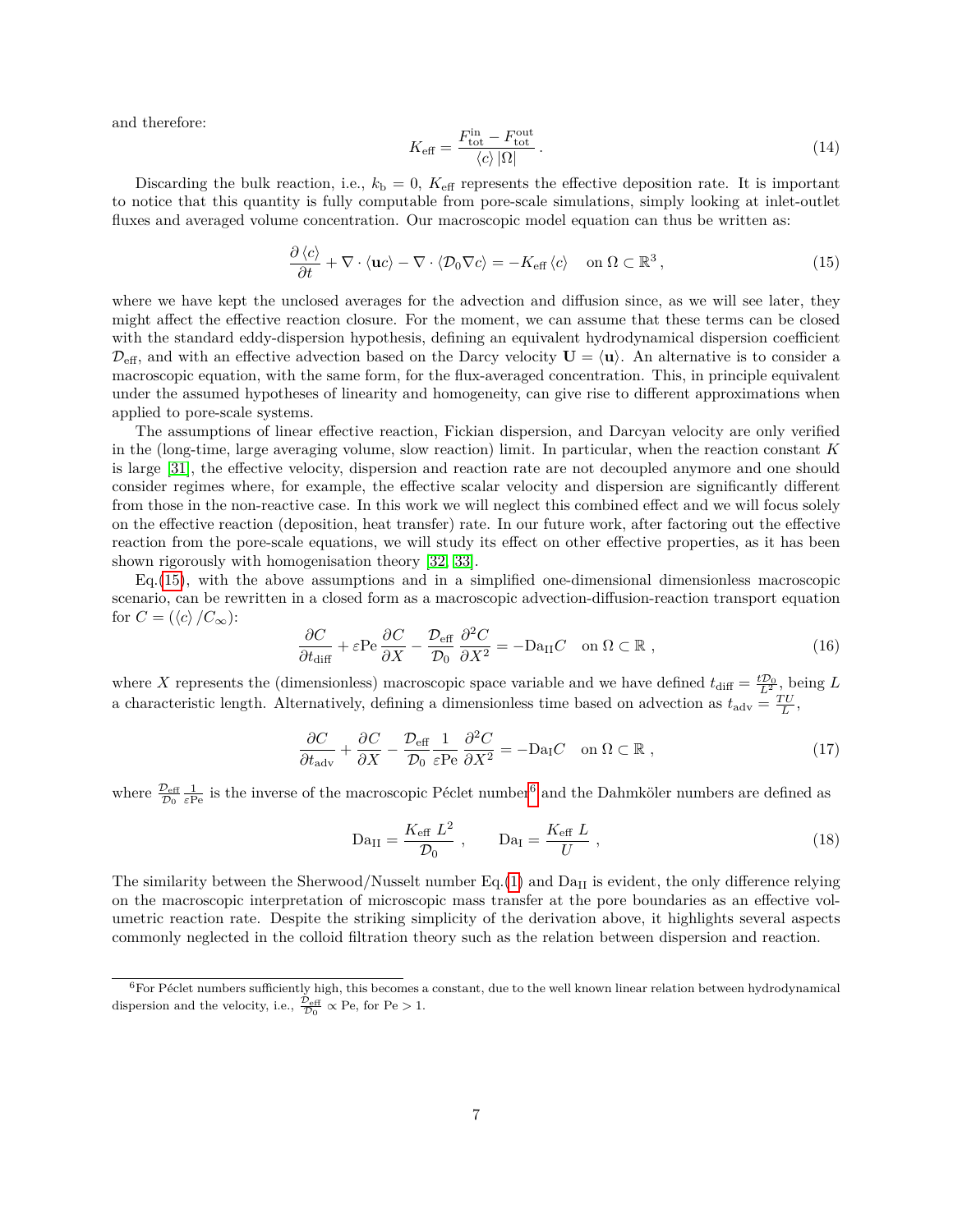#### *3.1. Colloid filtration theory*

To compare the above definition of  $K_{\text{eff}}$  with the classical approaches of colloid filtration theory, neglecting the porosity and geometry-dependent constants, we can define three differently defined Dahmköler numbers, based on the concept of  $\eta$  (as described in Section 1.2):

$$
\eta^{A+D} = \frac{F_{\text{tot}}^{\text{in}} - F_{\text{tot}}^{\text{out}}}{F_{\text{tot}}^{\text{in}}} = 1 - \frac{F_{\text{tot}}^{\text{out}}}{F_{\text{tot}}^{\text{in}}} = \text{Da}_1 \frac{L}{d_g} \tag{19}
$$

$$
\eta^A = \frac{F_{\text{tot}}^{\text{in}} - F_{\text{tot}}^{\text{out}}}{F_{\text{adv}}^{\text{in}}} = \text{Da}_I \frac{L}{d_g} \tag{20}
$$

$$
\tilde{\eta} = -\log\left(\frac{F_{\text{tot}}^{\text{out}}}{F_{\text{tot}}^{\text{in}}}\right) = -\log(1 - \eta^{A+D}) = \text{Da}_{\text{I}}\frac{L}{d_g} \tag{21}
$$

where  $F_{\text{tot}}$  is the total flux and  $F_{\text{adv}}$  is the advective flux. The last definition Eq.(21) comes from the correct interpretation of  $\eta$  as a probability. Moreover, it can be seen that the first definition Eq.(19) is easily comparable to  $K_{\text{eff}}$  as follows:

$$
\eta^{A+D} = \frac{K_{\text{eff}}\langle c \rangle |\Omega|}{F_{\text{tot}}^{\text{in}}} = K_{\text{eff}}\langle \tau \rangle \tag{22}
$$

where the difference between  $K_{\text{eff}}$  and  $\eta$  can be interpreted as a mean residence time  $\langle \tau \rangle$ .

#### **4. Numerical upscaling**

To test and understand the appropriateness and consistency of the different definitions of upscaled parameters, we have performed microscopic simulations in simple periodic geometries and computed the effective deposition rates for different value of Pe and the reaction rate at the surface, *K*.

#### *4.1. Computational setup*

Two different geometries were chosen: a bi-dimensional channel (CH) and a face-centered periodic sphere packing (FCC). The purpose of the first is for a validation of the modelling and numerical approaches, since analytical results exist for heat/mass transfer coefficients in such a simple domain [34, 35]. Although the dimensionless version of the Stokes and continuity equation and of Eq.(9) have been solved, the simulations are equivalent (just to give a realistic example) to a channel  $2\times10^{-3}$  m wide and  $10^{-2}$  m long and to FCC spheres with a diameter of  $2\times10^{-4}$  m with a porosity equal to 0.4. In this way, for the FCC geometry the length of the periodic cell is equal to  $3.03 \times 10^{-4}$  m. A wall-adapted mesh, equivalent to a  $100^3$  resolution has been used. Our previous studies [36, 37, 38] shown that this resolution give a reasonably low (*<* 1%) error both in average flow, dispersion and reaction rate.

Simulations were performed with the OpenFOAM 4.x library [39]. First, fluid flow simulations were performed with the simpleFoam solver. Full periodicity has been set at the boundaries with a uniform forcing term to represent the role of the constant pressure gradient condition, to obtain the desired mean velocity; simulations were performed under creeping flow conditions, compatibly with groundwater and filtration applications. For transport simulations, a parametric sweeping on the values of the Pe number was performed, as Pe ranges from  $10^{-2}$  to  $10^3$ ; the values of the diffusion coefficient  $\mathcal{D}_0$  are chosen according to the desired Pe. A modified and extended version of scalarTransportFoam solver has been used; particular attention has been devoted to the implementation of the boundary conditions, as described in the following paragraph.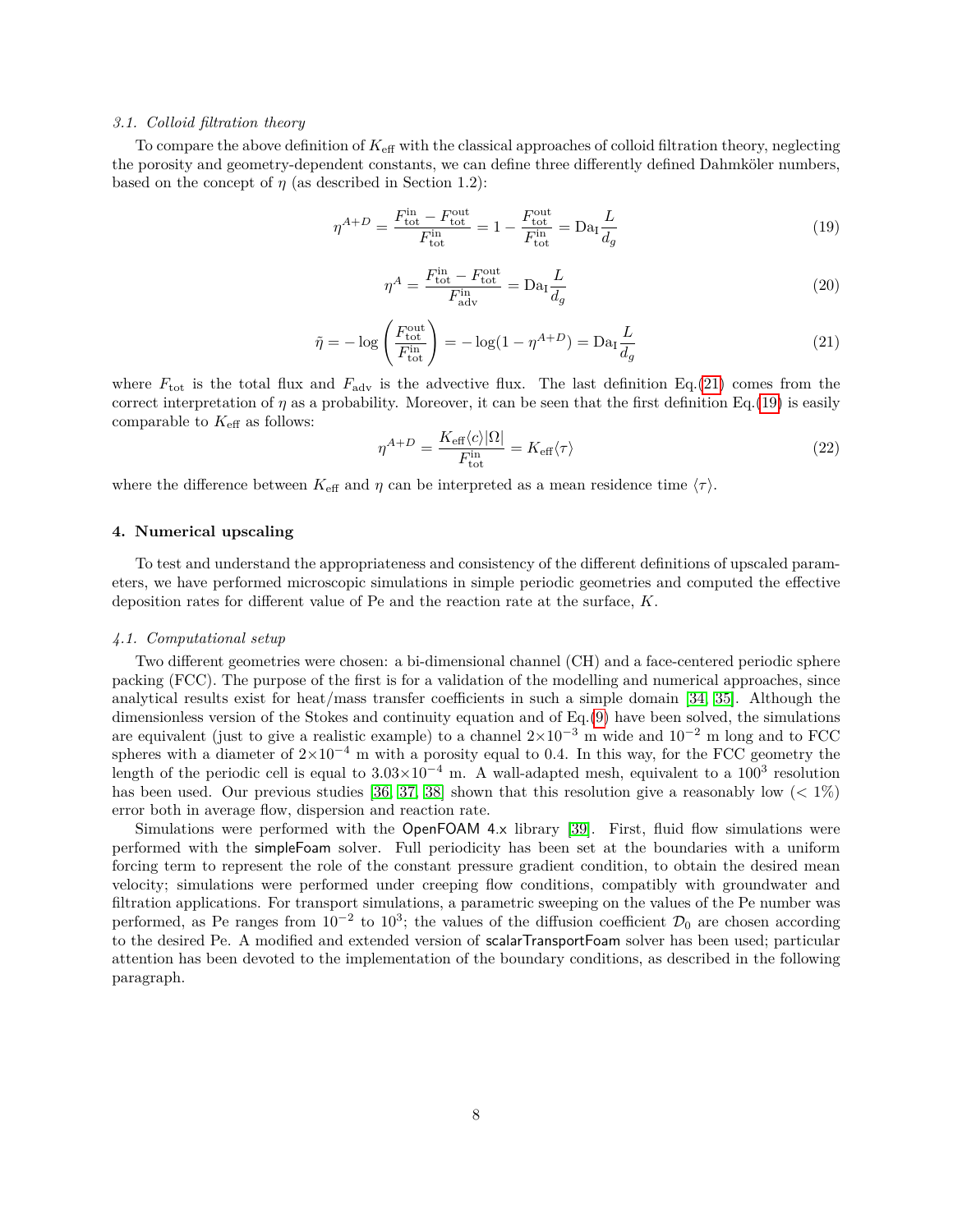

Figure 2: Two-dimensional channel. Effective reaction rate Da<sub>I</sub> against Pe. K<sub>eff</sub> (black line with crosses),  $\tilde{\eta}$  (green line with circles),  $\eta^A$  (red line with triangles),  $\eta^{A+D}$  (blue line with stars).

#### *4.1.1. Scalar boundary conditions*

A novel *pseudo-periodic* approach that allows to quickly obtain a converged asymptotic solution has been implemented. While the conditions on the lateral boundaries are periodic, the same is not possible at the inlet and outlet boundaries due to the non-conservative nature of the transport equation. The concentration profile at the inlet has therefore been set to be proportional to the outlet profile, and rescaled to have a fixed unitary mean value. The linearity of the equation, in fact, allows us to define the solution up to a multiplicative constant. Thanks to this setup, the self-similar asymptotic concentration profiles are found and a stationary solution of the equations exists and is obtained either with iterations in time or with non-linear iterations of the time-independent equation. In both cases, the solution is obtained after approximately one advective time scale, i.e., the time needed for the information to travel from the inlet to the outlet. This is particularly effective for very large Péclet numbers, that would have otherwise needed very long computational domains and long times to observe the asymptotic profiles. At the solid boundaries, the mixed (Robin) condition Eq.(10) is applied with a reaction constant  $k_0 = 1$  (m s<sup>-1</sup>). As described in the appendix, both boundary conditions have been implemented in OpenFOAM by means of modifications, respectively, of the mixed and mappedBC boundary conditions.

## **5. Results**

As a first consistency and verification step, a simulation of a two-dimensional channel flow has been performed with  $\alpha = 1$  (ideal deposition, homogeneous Dirichlet condition). In this case, classical and wellknown analytical results exist for heat/mass transfer phenomena. In particular, it can be shown [34] that the effective Sherwood/Nusselt number for a fully developed flow and concentration profile, is constant, independent of Pe. This is verified in Fig. 2, showing results for a channel with a  $10 \times 1$  length-to-height ratio, with the proposed pseudo-periodic computational setup. Here, the black line with crosses represents Da<sub>I</sub>, computed with  $K_{\text{eff}}$ , according to Eq.(18), for different values of the Péclet number. It is important to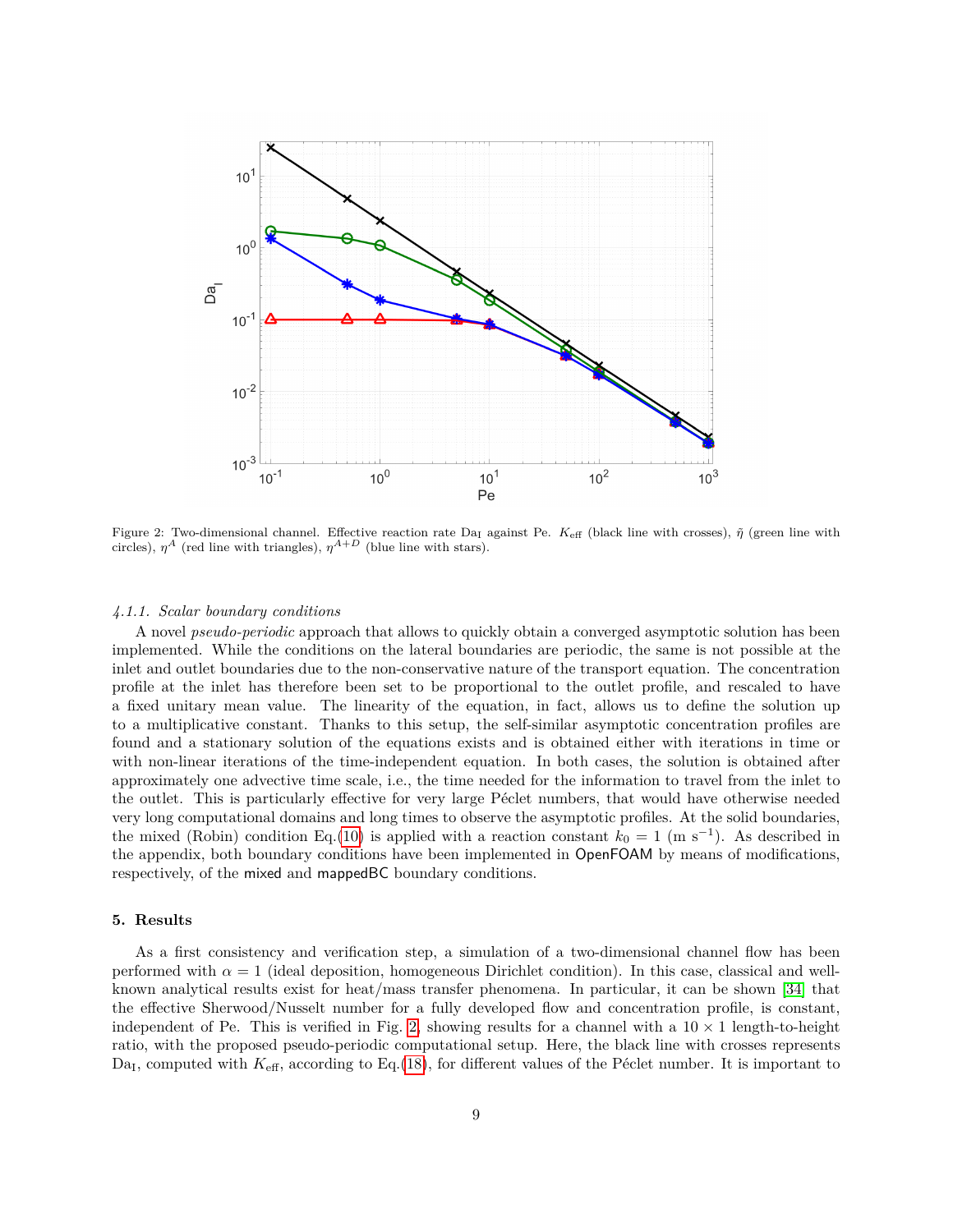

Figure 3: FCC packing. Effective reaction rate Da<sub>I</sub> against Pe. 1 module (continuous lines), 2 modules (dashed lines). Upscaling based on  $K_{\text{eff}}$  (black line with crosses),  $\tilde{\eta}$  (green line with circles),  $\eta^A$  (red line with triangles),  $\eta^{A+D}$  (blue line with stars).

notice that, without the pseudo-periodic setup, the length of the channel should have been extremely (and unfeasibly) long to be able to reach the stationary profile. In accordance with the definitions  $Eq.(1)$  and Eq. (18), a linear inverse relation between Da<sub>I</sub> and Pe is found (therefore Da<sub>II</sub> being constant). The other curves represents the other upscaling approaches based on  $\eta$ , namely  $\tilde{\eta}$  (green line with circles),  $\eta^A$  (red line with triangles), and  $\eta^{A+D}$  (blue line with stars). All of them, as expected, are diverging from the correct volume averaged reaction rate for low Péclet number, with the last one converging to 0.1, since they have been normalised by the channel length.

Using the same notation, the simulations performed also on a periodic FCC arrangement are reported in Fig. 3. Here, to verify that the upscaling concepts are scale-independent, also simulations with two adjacent cells are performed (dashed lines). As it can be seen, not only the upscaling based on *K*eff shows a certain physical consistency at all Péclet numbers (Pe<sup>−1</sup> rate followed, for Pe > 10, by a Pe<sup>−0.85</sup> rate), but it is also completely scale-independent. On the other hand, the approaches based on  $\eta$ , despite the normalisation by the total length, are scale-dependent  $(\eta^A \text{ and } \eta^{A+D}, \text{ for } \text{Pe} > 100)$  and do not show a consistent (and simple) behaviour for Pe  $\lt 1$ . This also confirms how, the interpretation of  $\eta$  as an efficiency  $(0 \lt \eta \lt 1)$ , and all its extensions cannot give consistent effective reaction rates that, for vanishing Pe has to tend to infinity.

When the reaction rate is considered with the diffusive scaling (e.g.,  $Da_{II}$  or, equivalently, Sh or Nu). in Fig. 4, we can notice how, compared to the cases of walls parallel to the flow (channels and pipes), the presence of the complex geometry create a transition, for Pe *>* 10 towards a non-constant regime, that will be further detailed below.

# *5.1. Effect of attachment efficiency α*

When considering partial absorption  $(\alpha < 1)$ , the qualitative behaviour of the effective reaction rate, as expressed by Da<sub>I</sub> and Da<sub>II</sub>, defined by  $K_{\text{eff}}$ , already observed for  $\alpha = 1$ , persists. In particular, as it is shown in Fig. 5, where  $Da<sub>I</sub>$  is plotted against Pe for all values of the surface reaction rate  $K$ , the regime transition appears at the same Péclet number ( $\approx 10$ ). However, for finite *K*, the second regime Pe<sup>-0.85</sup>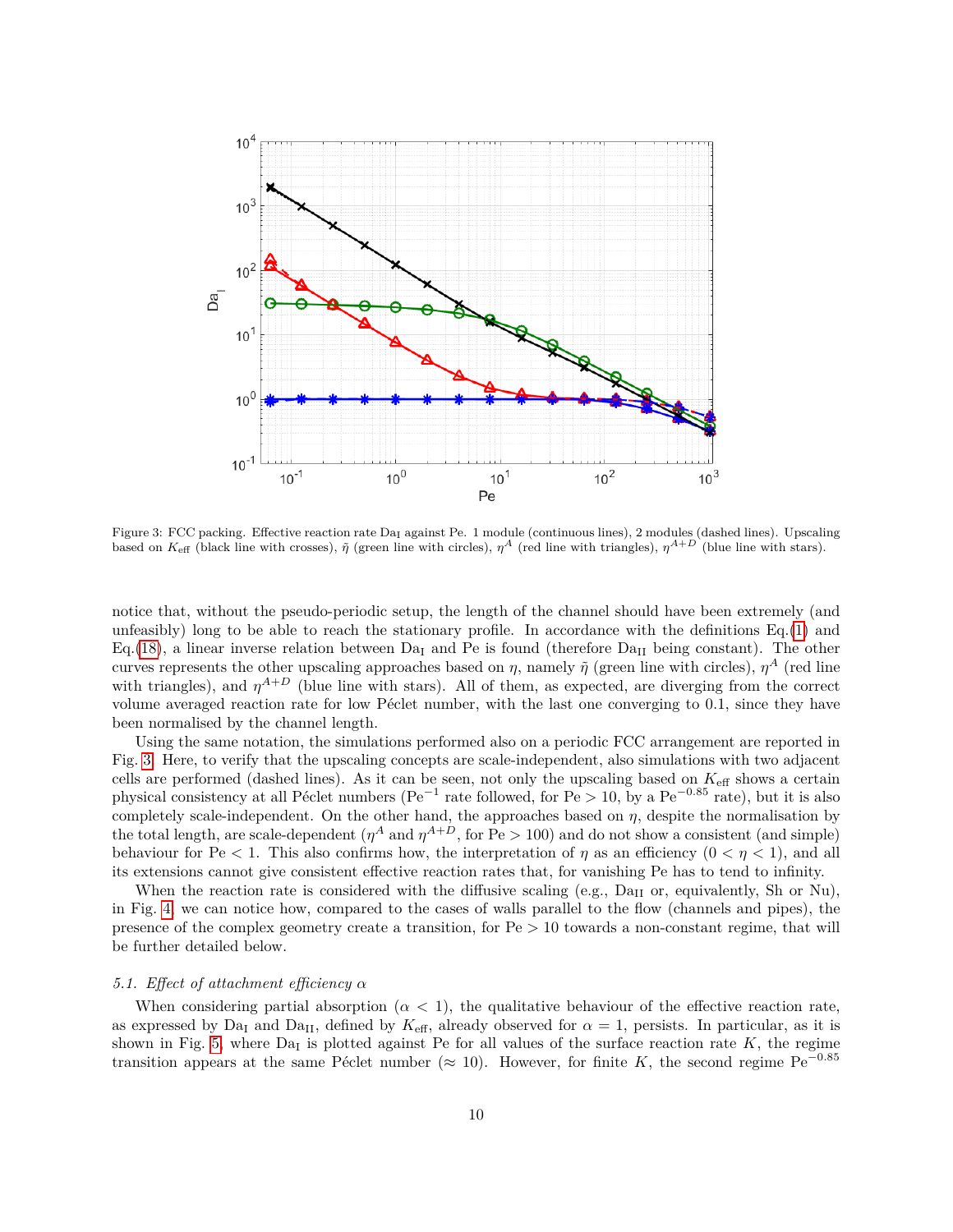

Figure 4: FCC packing. Effective reaction rate Da<sub>II</sub> against Pe. 1 module (continuous lines), 2 modules (dashed lines). Upscaling based on  $K_{\text{eff}}$  (black line with crosses),  $\tilde{\eta}$  (green line with circles),  $\eta^A$  (red line with triangles),  $\eta^{A+D}$  (blue line with stars).



Figure 5: FCC packing.  $\mathrm{Da}_{\mathrm{I}}$  against Pe.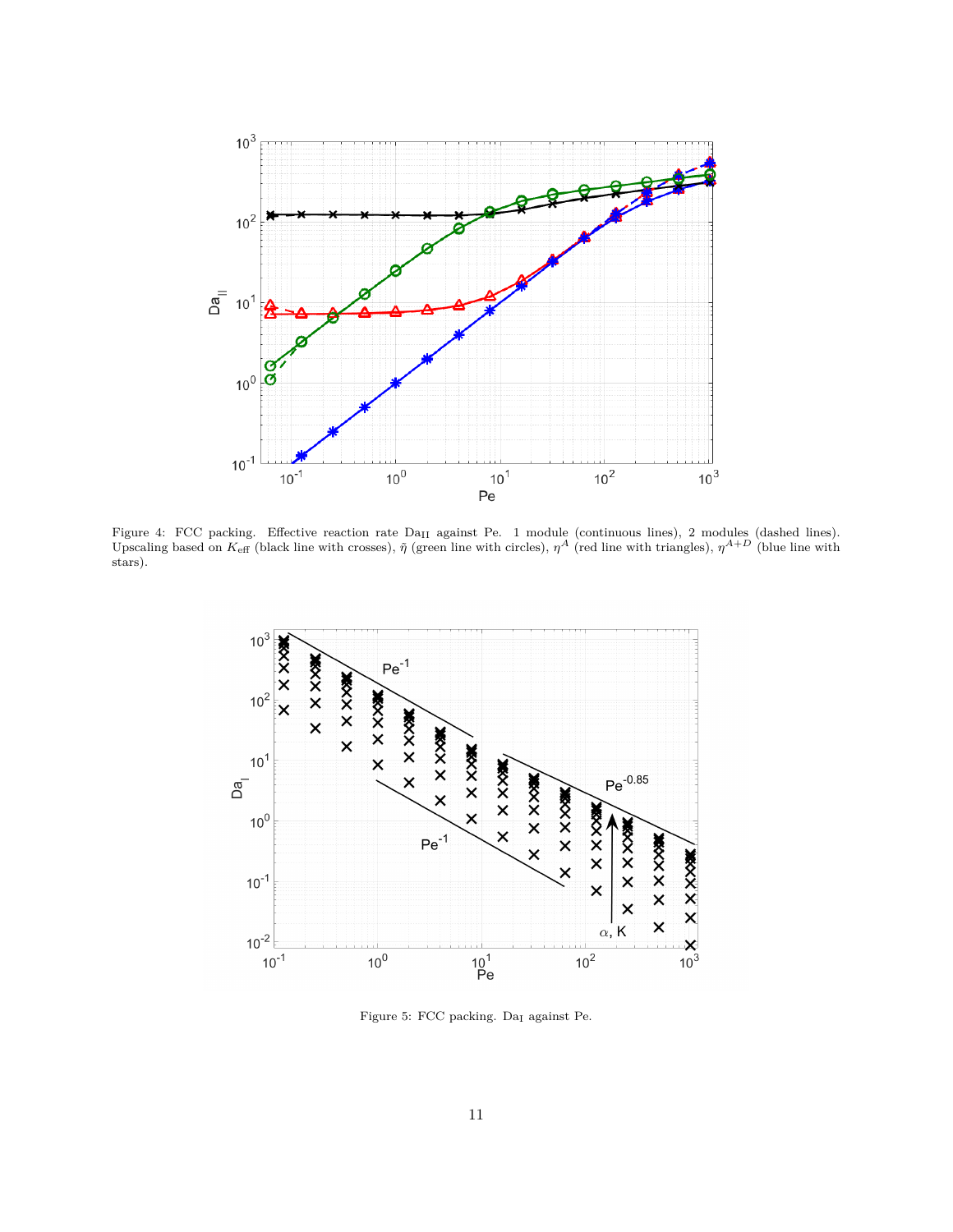

Figure 6: FCC packing. Da<sub>II</sub> against the surface reaction rate  $K$ .

does not persist and seems to fall back into the  $Pe^{-1}$  rate for sufficiently high Pe, where this second regime transition happens for Pe  $\approx K$ , i.e., the microscopic surface Dahmköler number matches the microscopic P $\acute{e}$ clet number. It is important to notice here that, in our results, *K* takes the role of a surface Dahmköler number, considering  $\mathcal{D}_0 = 1$  and a unitary length scale  $L = 1$ . In a more general situation, the discussion of this section should be done considering the adimensional number  $\frac{KL}{\mathcal{D}_0}$  instead.

In Fig. 6, the dependence of  $Da<sub>II</sub>$  on the surface reaction rate  $K$  is plotted for different Pe. As expected, for slow reactions,  $K \leq 1$ , the overall effective reaction rate is linear with *K*, while, for  $K \to \infty$  converges to the (possibly Pe-dependent) limit we have studied in the results above with  $\alpha = 1$ . These results suggest the following conclusions:

$$
\text{Da}_{\text{I}} \propto \begin{cases} \text{Pe}^{-1} & \text{for} \quad \text{Pe} \lesssim 10\\ \text{Pe}^{-0.85} & \text{for} \quad 10 \lesssim \text{Pe} \lesssim \frac{KL}{\mathcal{D}_0} \\ \text{Pe}^{-1} & \text{for} \quad \text{Pe} \gtrsim \frac{KL}{\mathcal{D}_0} \end{cases} \tag{23}
$$

where we remind that *K* represents the reaction rate at the surface and the exponent 0*.*85 is characteristic of the FCC geometry.

### **6. Conclusions**

In this work we propose a volume averaging approach to derive a consistent definition of deposition efficiency, written as a volumetric effective reaction rate  $K_{\text{eff}}$ , and we reconcile the classical studies of heat and mass transfer to the classical theory of clean bed filtration and its recent computational studies. In particular we discuss current limitations and some inconsistencies of the standard approach based on the definition of a deposition efficiency, *η*. This parameter, usually defined as a percentage of deposited particles on a discrete finite geometry, cannot be used directly at the macroscopic scale for an arbitrary Péclet number and cannot be consistently defined on arbitrary pore-scale domains. We also propose a fast and efficient computational setup to compute the asymptotic upscaled reaction parameters effectively, including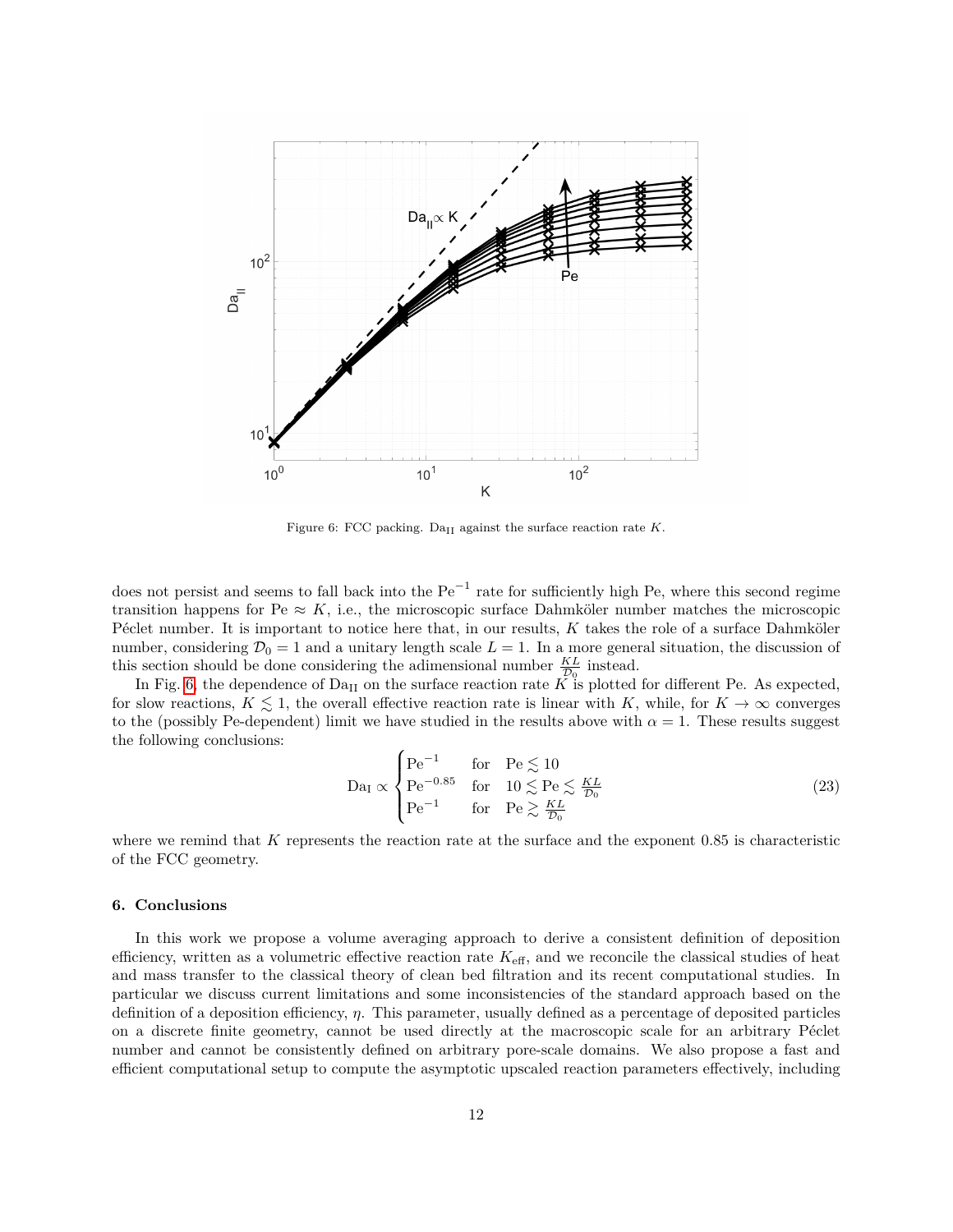the effect of partial absorbing boundaries with an arbitrary attachment probability/efficiency *α*. This is another parameter that is often simply multiplied to the macroscopic reaction rate. We show here that a boundary reaction rate  $K \propto \frac{\alpha}{\alpha - 1}$  can be defined and, only in the limit of  $\alpha \to 0$ , the macroscopic deposition rate behaves linearly, i.e,  $K_{\text{eff}} \propto K \propto \alpha$ . Our future studies will involve a further investigation of the large Péclet and large Dahmköler number limit, comparison with homogenisation theory, and an analysis of additional DLVO physical models, and non-linear extensions and isotherms for the solid boundary conditions.

#### **Acknowledgements**

Financial support for this work has been provided by our rich and generous aunts from Pinerolo, whom we gratefully acknowledge.

#### **References**

#### **References**

- [1] Velimirovic, M., Schmid, D., Wagner, S., Micić, V., von der Kammer, F., Hofmann, T.. Agar agar-stabilized milled zerovalent iron particles for in situ groundwater remediation. Science of The Total Environment 2016;563-564:713–723. doi:[10.1016/j.scitotenv.2015.11.007](http://dx.doi.org/10.1016/j.scitotenv.2015.11.007).
- [2] Krol, M.M., Oleniuk, A.J., Kocur, C.M., Sleep, B.E., Bennett, P., Xiong, Z., et al. A field-validated model for in situ transport of polymer-stabilized nZVI and implications for subsurface injection. Environmental Science & Technology 2013;47(13):7332–7340.
- [3] Vecchia, E.D., Luna, M., Sethi, R.. Transport in porous media of highly concentrated iron micro- and nanoparticles in the presence of xanthan gum. Environmental Science & Technology 2009;43(23):8942– 8947. doi:[10.1021/es901897d](http://dx.doi.org/10.1021/es901897d).
- [4] Tiraferri, A., Tosco, T., Sethi, R.. Transport and retention of microparticles in packed sand columns at low and intermediate ionic strengths: experiments and mathematical modeling. Environmental Earth Sciences 2011;63(4):847–859.
- [5] Kolakaluri, R., Murphy, E., Subramaniam, S., Brown, R., Fox, R.. Filtration model for polydisperse aerosols in gas-solid flow using granule-resolved direct numerical simulation. AIChE Journal 2015;61(11):3594–3606.
- [6] Bensaid, S., Marchisio, D., Fino, D.. Numerical simulation of soot filtration and combustion within diesel particulate filters. Chemical Engineering Science 2010;65(1):357–363.
- [7] Dixon, A.G., Nijemeisland, M.. Cfd as a design tool for fixed-bed reactors. Industrial & Engineering Chemistry Research 2001;40(23):5246–5254.
- [8] Shi, X., Prodanović, M., Holder, J., Gray, K., DiCarlo, D.. Coupled solid and fluid mechanics modeling of formation damage near wellbore. Journal of Petroleum Science and Engineering 2013;112:88–96.
- [9] Pankhurst, Q.A., Connolly, J., Jones, S., Dobson, J.. Applications of magnetic nanoparticles in biomedicine. Journal of physics D: Applied physics 2003;36(13):R167.
- [10] Gordon, A.C., Lewandowski, R.J., Salem, R., Day, D.E., Omary, R.A., Larson, A.C.. Localized hyperthermia with iron oxide–doped yttrium microparticles: Steps toward image-guided thermoradiotherapy in liver cancer. Journal of Vascular and Interventional Radiology 2014;25(3):397–404.
- [11] Yao, K.M.. Influence of suspended particle size on the transport aspect of water filtration. Ph.D. thesis; University of North Carolina, Chapel Hill, NC, USA; 1968.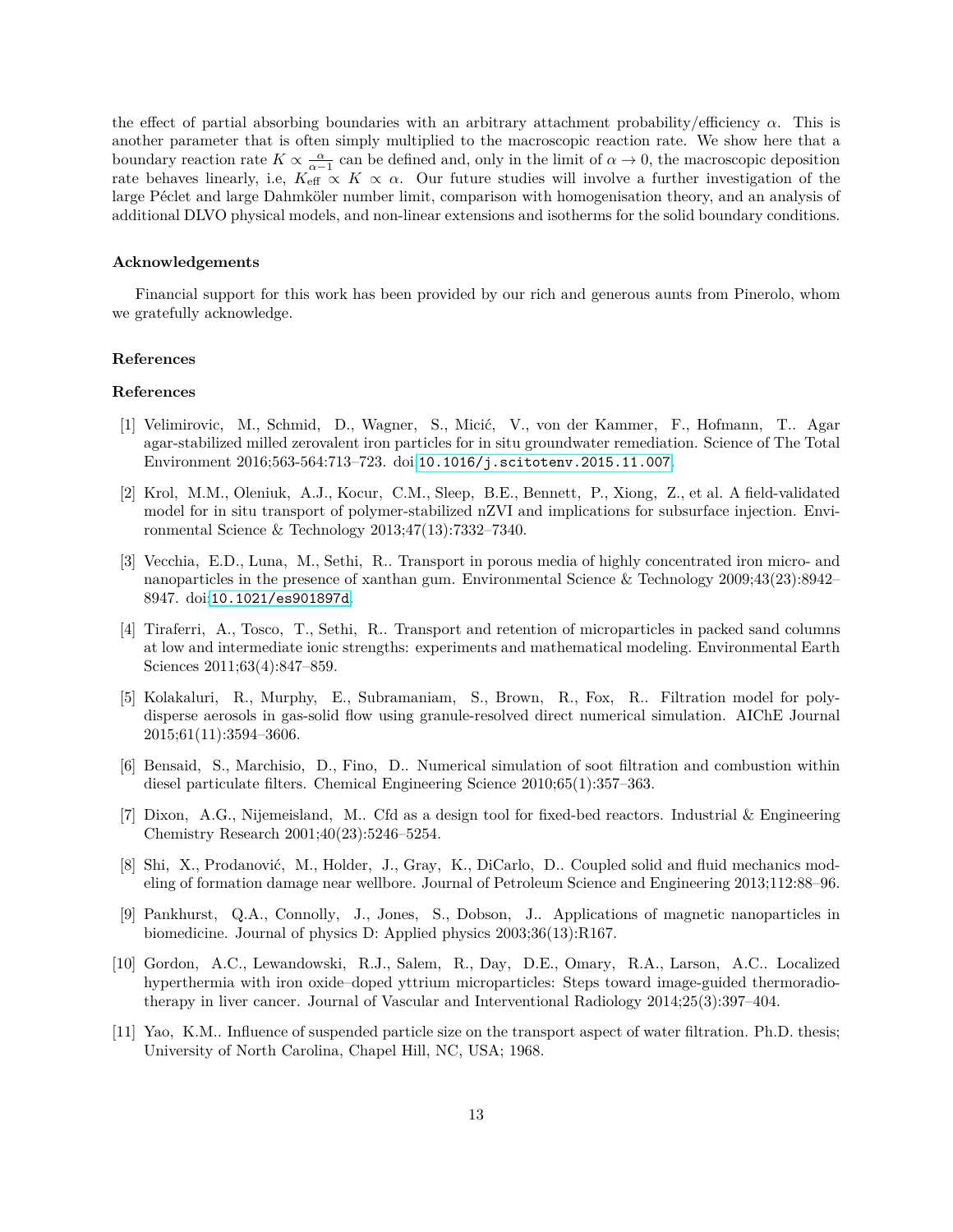- [12] Yao, K.M., Habibian, M.T., O'Melia, C.R.. Water and waste water filtration. concepts and applications. Environmental Science & Technology 1971;5(11):1105–1112. doi:[10.1021/es60058a005](http://dx.doi.org/10.1021/es60058a005).
- [13] Logan, B., Jewett, D., Arnold, R., Bouwer, E., O'Melia, C.. Clarification of clean-bed filtration models. Journal of Environmental Engineering 1995;121(12):869–873.
- [14] Prieve, D.C., Ruckenstein, E.. Effect of london forces upon the rate of deposition of brownian particles. AIChE Journal 1974;20(6):1178–1187. doi:[10.1002/aic.690200618](http://dx.doi.org/10.1002/aic.690200618).
- [15] Levich, V.G.. Physicochemical Hydrodynamics. Englewood Cliffs, NJ, USA: Prentice-Hall; 1962.
- [16] Pfeffer, R.. Heat and mass transport in multiparticle systems. Industrial & Engineering Chemistry Fundamentals 1964;3(4):380–383. doi:[10.1021/i160012a018](http://dx.doi.org/10.1021/i160012a018).
- [17] Pfeffer, R., Happel, J.. An analytical study of heat and mass transfer in multiparticle systems at low reynolds numbers. AIChE Journal 1964;10(5):605–611.
- [18] Rajagopalan, R., Tien, C.. Trajectory analysis of deep-bed filtration with the sphere-in-cell porous media model. AIChE Journal 1976;22(3):523–533. doi:[10.1002/aic.690220316](http://dx.doi.org/10.1002/aic.690220316).
- [19] Tufenkji, N., Elimelech, M.. Correlation equation for predicting single-collector efficiency in physicochemical filtration in saturated porous media. Environmental Science & Technology 2004;38(2):529–536.
- [20] Long, W., Hilpert, M.. A correlation for the collector efficiency of brownian particles in clean-bed filtration in sphere packings by a lattice-boltzmann method. Environmental Science and Technology 2009;43(12):4419–4424.
- [21] Johnson, W.P., Hilpert, M.. Upscaling colloid transport and retention under unfavorable conditions: Linking mass transfer to pore and grain topology. Water Resources Research 2013;49(9):5328–5341.
- [22] Ma, H., Pedel, J., Fife, P., Johnson, W.P.. Hemispheres-in-cell geometry to predict colloid deposition in porous media. Environmental Science & Technology 2009;43(22):8573–8579. doi:[10.1021/es901242b](http://dx.doi.org/10.1021/es901242b).
- [23] Wehinger, G.D., Futterer, C., Kraume, M.. Contact modifications for cfd simulations of fixedbed reactors: Cylindrical particles. Industrial & Engineering Chemistry Research 2017;56(1):87–99. doi:[10.1021/acs.iecr.6b03596](http://dx.doi.org/10.1021/acs.iecr.6b03596).
- [24] Rasmuson, A., Pazmino, E., Assemi, S., Johnson, W.P.. Contribution of nano- to microscale roughness to heterogeneity: Closing the gap between unfavorable and favorable colloid attachment conditions. Environmental Science & Technology 0;0(0):null. doi:[10.1021/acs.est.6b05911](http://dx.doi.org/10.1021/acs.est.6b05911).
- [25] Molnar, I.L., Johnson, W.P., Gerhard, J.I., Willson, C.S., O'Carroll, D.M.. Predicting colloid transport through saturated porous media: A critical review. Water Resources Research 2015;51(9):6804– 6845. doi:[10.1002/2015WR017318](http://dx.doi.org/10.1002/2015WR017318).
- [26] Nelson, K.E., Ginn, T.R.. New collector efficiency equation for colloid filtration in both natural and engineered flow conditions. Water Resources Research 2011;47(5).
- [27] Messina, F., Marchisio, D.L., Sethi, R.. An extended and total flux normalized correlation equation for predicting single-collector efficiency. Journal of colloid and interface science 2015;446:185–193.
- [28] Crevacore, E., Boccardo, G., Marchisio, D., Sethi, R.. Microscale colloidal transport simulations for groundwater remediation. Chemical Engineering Transactions 2016;47:271–276. doi:[10.3303/](http://dx.doi.org/10.3303/CET1647046) [CET1647046](http://dx.doi.org/10.3303/CET1647046).
- [29] Messina, F., Tosco, T., Sethi, R.. On the failure of upscaling the single collector efficiency to the transport of colloids in an array of collectors. Water Resources Research 2016;.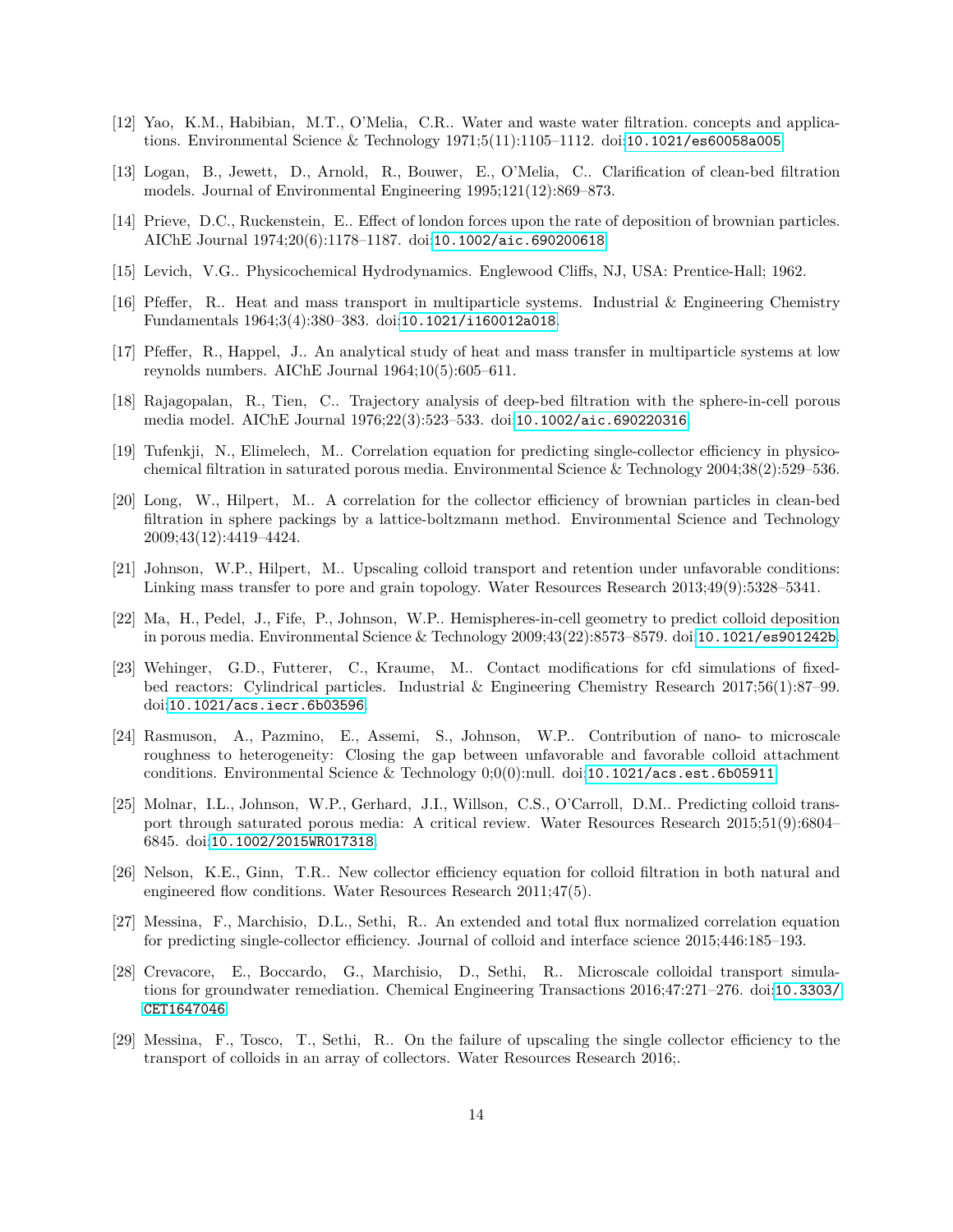- [30] Whitaker, S.. The method of volume averaging; vol. 13. Springer Science & Business Media; 1998.
- [31] Battiato, I., Tartakovsky, D.. Applicability regimes for macroscopic models of reactive transport in porous media. Journal of contaminant hydrology 2011;120:18–26.
- [32] Allaire, G., Raphael, A.L.. Homogenization of a convection–diffusion model with reaction in a porous medium. Comptes Rendus Mathematique 2007;344(8):523–528.
- [33] Allaire, G., Brizzi, R., Mikelić, A., Piatnitski, A.. Two-scale expansion with drift approach to the taylor dispersion for reactive transport through porous media. Chemical Engineering Science 2010;65(7):2292–2300.
- [34] Incropera, F.P., De Witt, D.P.. Fundamentals of heat and mass transfer. 1985.
- [35] Bird, R., Stewart, W., Lightfoot, E.. Transport Phenomena. New York, USA: Wiley; 1960.
- [36] Icardi, M., Boccardo, G., Marchisio, D.L., Tosco, T., Sethi, R.. Pore-scale simulation of fluid flow and solute dispersion in three-dimensional porous media. Phys Rev E 2014;90:013032. doi:[10.1103/](http://dx.doi.org/10.1103/PhysRevE.90.013032) [PhysRevE.90.013032](http://dx.doi.org/10.1103/PhysRevE.90.013032).
- [37] Boccardo, G., Augier, F., Haroun, Y., Ferré, D., Marchisio, D.L.. Validation of a novel open-source work-flow for the simulation of packed-bed reactors. Chemical Engineering Journal 2015;279:809 – 820. doi:[http://dx.doi.org/10.1016/j.cej.2015.05.032](http://dx.doi.org/http://dx.doi.org/10.1016/j.cej.2015.05.032).
- [38] Crevacore, E., Tosco, T., Sethi, R., Boccardo, G., Marchisio, D.. Recirculation zones induce nonfickian transport in three-dimensional periodic porous media. Physical Review E - Statistical, Nonlinear, and Soft Matter Physics 2016;94(5). doi:[10.1103/PhysRevE.94.053118](http://dx.doi.org/10.1103/PhysRevE.94.053118).
- [39] OpenFOAM. <http://openfoam.org/>; 2016.
- [40] Feller, W.. Diffusion processes in one dimension. Transactions of the American Mathematical Society  $1954;77(1):1-31.$
- [41] Singer, A., Schuss, Z., Osipov, A., Holcman, D.. Partially reflected diffusion. SIAM Journal on Applied Mathematics 2008;68(3):844–868.
- [42] Grebenkov, D.S.. Partially reflected brownian motion: a stochastic approach to transport phenomena. Focus on probability theory 2006;:135–169.
- [43] Icardi, M.. Pseudo-periodic upscaling. https://bitbucket.org/micardi/pseudo-periodic-upscaling; 2017.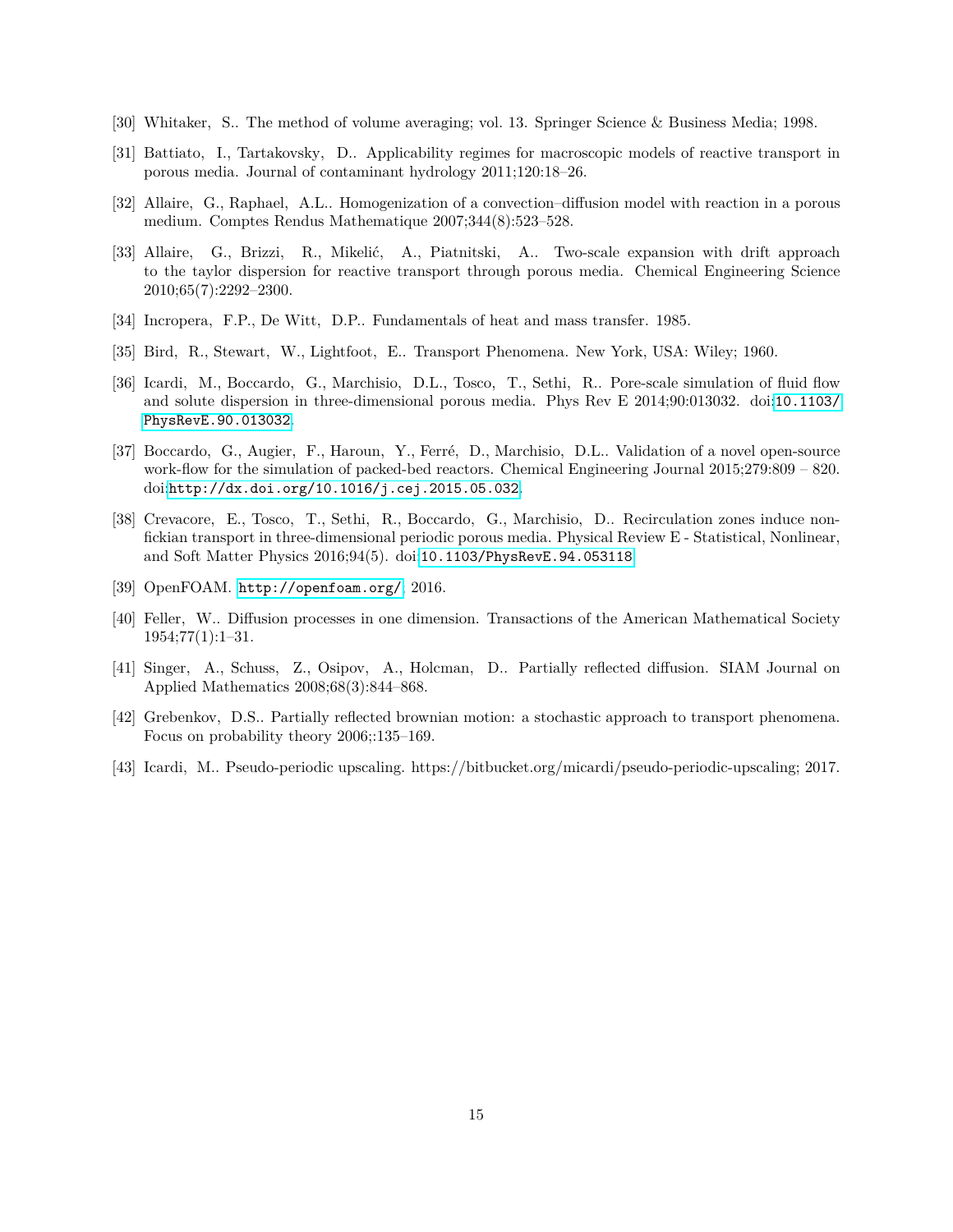#### **Appendix A. Drift-diffusion Lagrangian equivalent**

It is well known that the Ito SDE

$$
dX = u(X) dt + \sqrt{2D_0} dW
$$
 (A.1)

with  $\mathbf{X}(t=0) = \mathbf{X}_0$ , where **W** is a n-dimensional Brownian motion,  $\mathcal{D}_0$  a diffusion constant, and *u* is a space-dependent constant velocity field, is equivalent, in an unbounded domain, to the Advection-Diffusion (Fokker-Planck) equation

$$
\frac{\partial p}{\partial t} = -\nabla_{\mathbf{x}} \cdot (\mathbf{u}(\mathbf{x})p) + \nabla_{\mathbf{x}} \cdot (\nabla \mathcal{D}_0 p) \tag{A.2}
$$

with  $p(\mathbf{x}; t = 0) = \delta(\mathbf{x} - \mathbf{X}_0)$ , and  $p = p(\mathbf{x}; t)$  defined as

$$
p = \overline{\delta(\mathbf{X} - \mathbf{x})} \tag{A.3}
$$

and the the operator  $\overline{\cdot}$  indicates the average with respect to the Brownian motion (stochastic average). However, in the presence of boundaries and inhomogeneous or non-linear boundary conditions, the connection between the two formulations is not straightforward and can lead to several conceptual and numerical errors. In particular, while the cases for absorbing (homogeneous Dirichlet condition  $p = 0$ ) and reflecting (homogeneous Neumann condition  $\partial_n p = 0$ ) boundaries can be simply related to simple discrete Lagrangian rules (respectively, the elimination of the particles when crosses the boundary or the symmetric reflection), the partially reflecting case lead to several conceptual problems, studied in the probability literature as the *partially reflected Brownian motion* and the similar *Sticky Brownian motion*[40]. For example, it is well known that a Brownian particles starting at a point crosses infinitely many times that point in a finite time interval. This means that, if the particle, every time it hits the wall, is absorbed with probability *α* or reflected with probability  $1 - \alpha$ , this will result in the particle being always absorbed. This does not happen numerically when a Brownian motion is discretised with finite time intervals [41], creating a dangerous dependence of the results on the time discretisation and a clear inconsistency between the Lagrangian and Eulerian pictures. A simple alternative is to define a fixed distance from the boundary, *a*, to which the particle jumps every time it hits the wall and has been reflected. Grebenkov [42] shows how to formalise this stochastic process and its equivalence to the Robin condition

$$
\mathcal{D}_0 \frac{\partial p}{\partial n} = \frac{a \alpha}{\alpha - 1} p \tag{A.4}
$$

Despite this analogy, the numerical implementation of Lagrangian deposition scheme is a particularly delicate task since, minor changes in the implementation or time stepping can give quantitatively and qualitatively different equivalent Eulerian formulation[41]. We believe, therefore, that the Eulerian approach is preferable and further studies on how to parametrise more complex physical models (such as DLVT theory) in this framework will be carried out.

#### **Appendix B. OpenFOAM implementation**

The entire suite of tools used for the simulations reported in this work are released open-source[43]

#### *Mapped BCs*

The mapped boundary conditions has been modified to preserve the profile up to a normalising constant. This can be done keeping constant the total inward flux or the mean concentration. The first approach, despite being more realistic, it also involves the velocity field and results therefore in being slightly more unstable. A more accurate approach is to map no only the concentration value but also its normal derivative, both scaled.